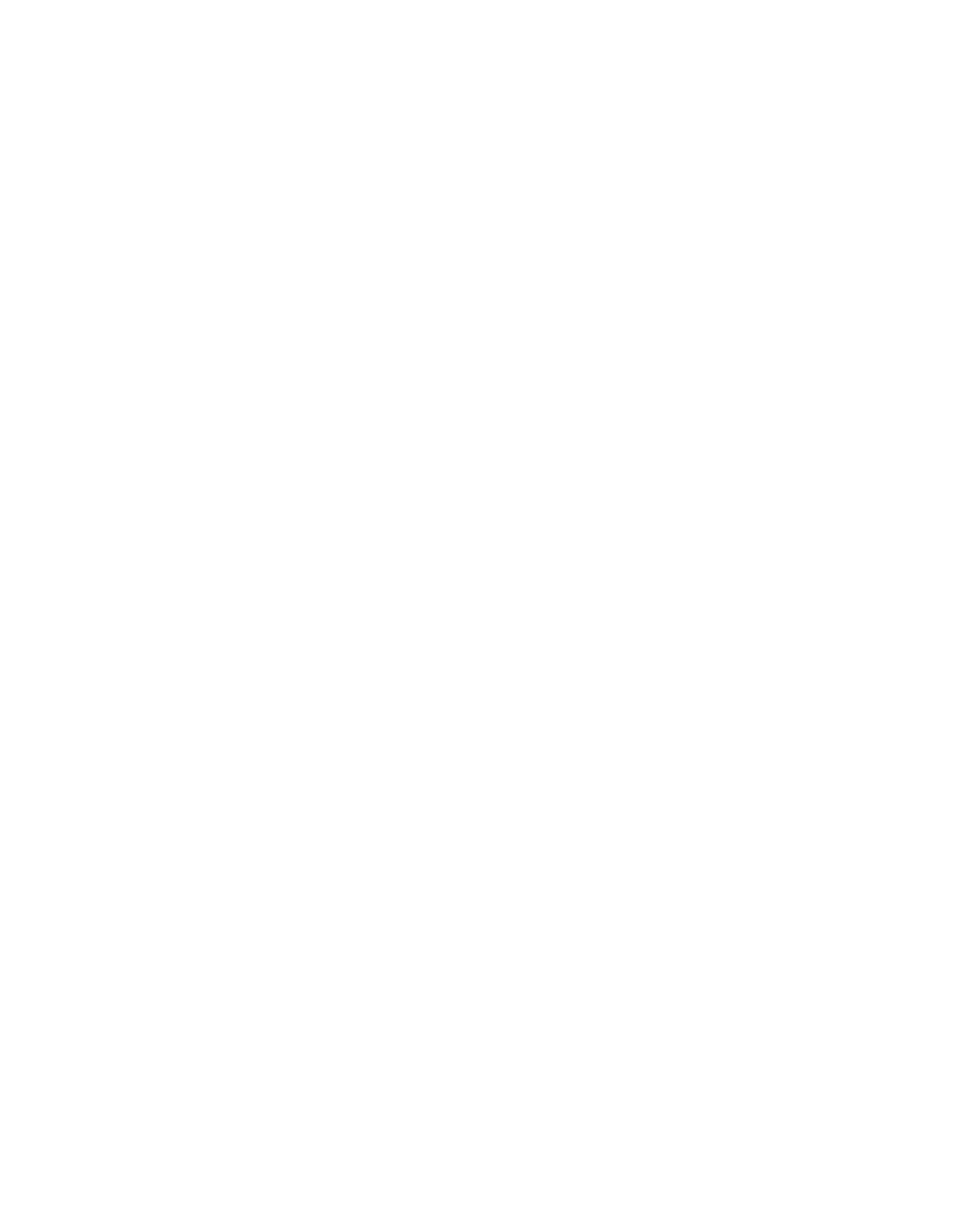# **Administrative Agreement between**

# **Delaware River Basin Commission and New Jersey Department of Environmental Protection**

# *TABLE OF CONTENTS*

| 1    |           |                                                                  |                |
|------|-----------|------------------------------------------------------------------|----------------|
| I.   |           |                                                                  |                |
|      | A.        |                                                                  | 1              |
|      | <b>B.</b> |                                                                  | $\overline{2}$ |
|      | C.        |                                                                  | 3              |
|      | D.        |                                                                  | 3              |
| II.  |           |                                                                  | 3              |
|      | A.        |                                                                  | 3              |
|      | <b>B.</b> |                                                                  | 3              |
|      | C.        |                                                                  | 4              |
|      | D.        |                                                                  | $\overline{4}$ |
|      | Е.        |                                                                  | 5              |
|      | F.        |                                                                  | 6              |
|      | G.        | Category WW2: Standard Renewals - "One Process" Responsibilities | 6              |
|      | Н.        |                                                                  | $\tau$         |
|      | I.        |                                                                  | 8              |
| III. |           |                                                                  | 10             |
|      | A.        |                                                                  | -10            |
|      | <b>B.</b> |                                                                  | 10             |
|      | C.        |                                                                  | 11             |
|      |           | 1.                                                               | 11             |
|      |           | 2.                                                               |                |
|      |           | 3.                                                               |                |
|      | D.        |                                                                  |                |
|      | Ε.        |                                                                  |                |
|      | F.        |                                                                  |                |
|      | G.        |                                                                  |                |
|      | H.        |                                                                  | 13             |
|      | I.        | Category WA-3: "Notification and Review" - "One Process"         | -14            |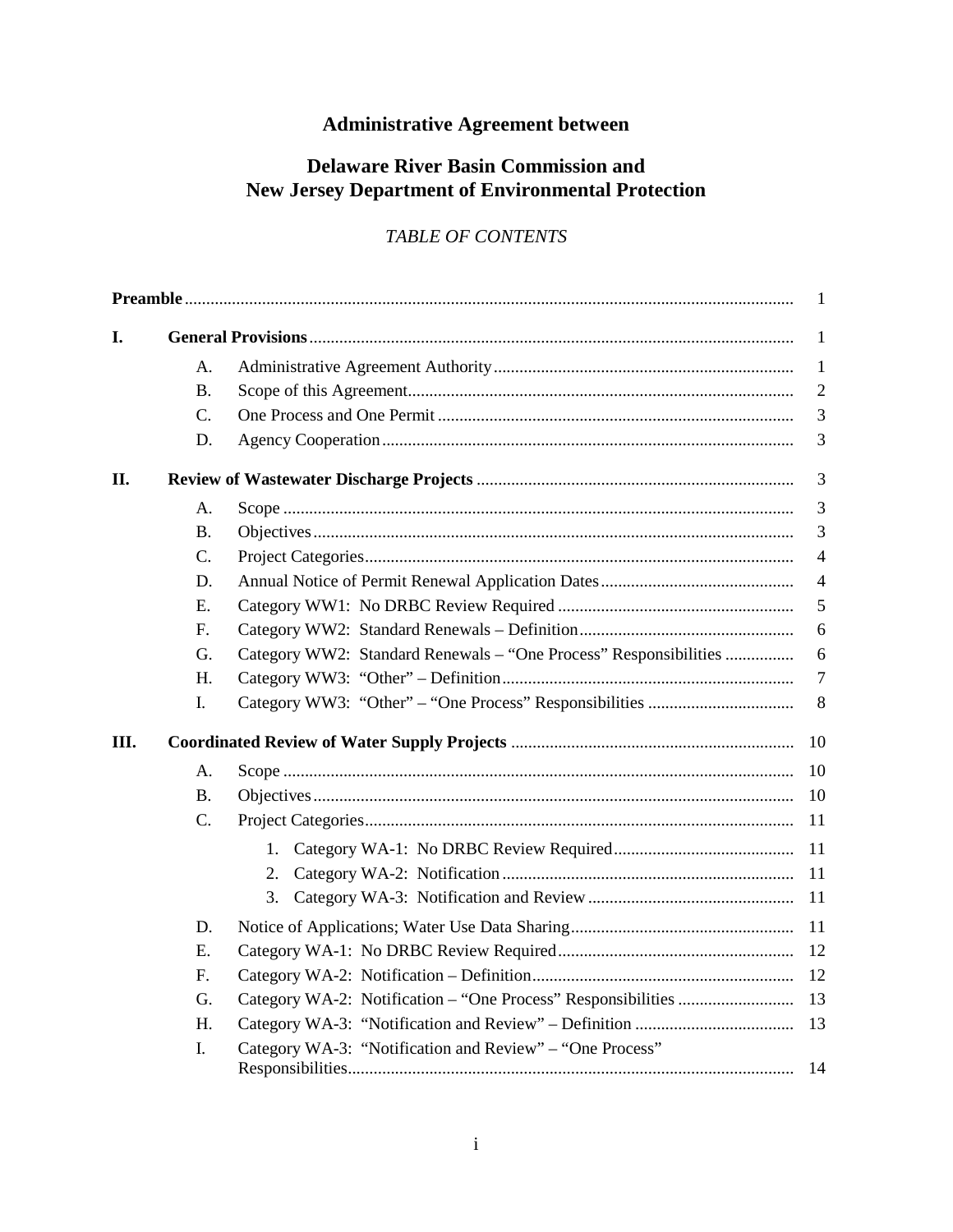| IV.               | Projects Not Considered to be Wastewater Discharges or Water Withdrawals |                                                                                                                                         | 15        |
|-------------------|--------------------------------------------------------------------------|-----------------------------------------------------------------------------------------------------------------------------------------|-----------|
| V.                |                                                                          |                                                                                                                                         | 16        |
| VI.               |                                                                          |                                                                                                                                         |           |
| VII.              |                                                                          |                                                                                                                                         |           |
|                   | A.                                                                       |                                                                                                                                         | 17        |
|                   | <b>B.</b>                                                                |                                                                                                                                         | 18        |
| VIII.             |                                                                          |                                                                                                                                         | 18        |
|                   | A.                                                                       |                                                                                                                                         | 18        |
|                   | <b>B.</b>                                                                |                                                                                                                                         | 18        |
|                   | C.                                                                       |                                                                                                                                         | 18        |
|                   | D.                                                                       |                                                                                                                                         | 19        |
| IX.               |                                                                          |                                                                                                                                         | 19        |
|                   | A.                                                                       |                                                                                                                                         | 19        |
|                   | <b>B.</b>                                                                |                                                                                                                                         | 19        |
|                   | $C$ .                                                                    |                                                                                                                                         | 19        |
|                   | D.                                                                       |                                                                                                                                         | 19        |
|                   | E.                                                                       |                                                                                                                                         | 19        |
|                   | F.                                                                       |                                                                                                                                         | 20        |
|                   | G.                                                                       |                                                                                                                                         | <b>20</b> |
|                   | H.                                                                       |                                                                                                                                         | 20        |
|                   | I.                                                                       |                                                                                                                                         | 20        |
|                   | J.                                                                       |                                                                                                                                         | 20        |
|                   | K.                                                                       |                                                                                                                                         | <b>20</b> |
|                   | L.                                                                       |                                                                                                                                         | 20        |
| <b>Appendix A</b> |                                                                          |                                                                                                                                         |           |
| <b>Appendix B</b> |                                                                          | Excerpt from: Administrative Manual – Part III Water Quality Regulations,<br>With Amendments through December 4, 2013, 18 CFR Part 410, |           |
|                   | <b>Appendix C</b>                                                        | List of DRBC Waivers/Variances from Stream Quality Objectives                                                                           |           |
| <b>Appendix D</b> |                                                                          | NJDEP General Permits Approved or Conditionally Approved by                                                                             |           |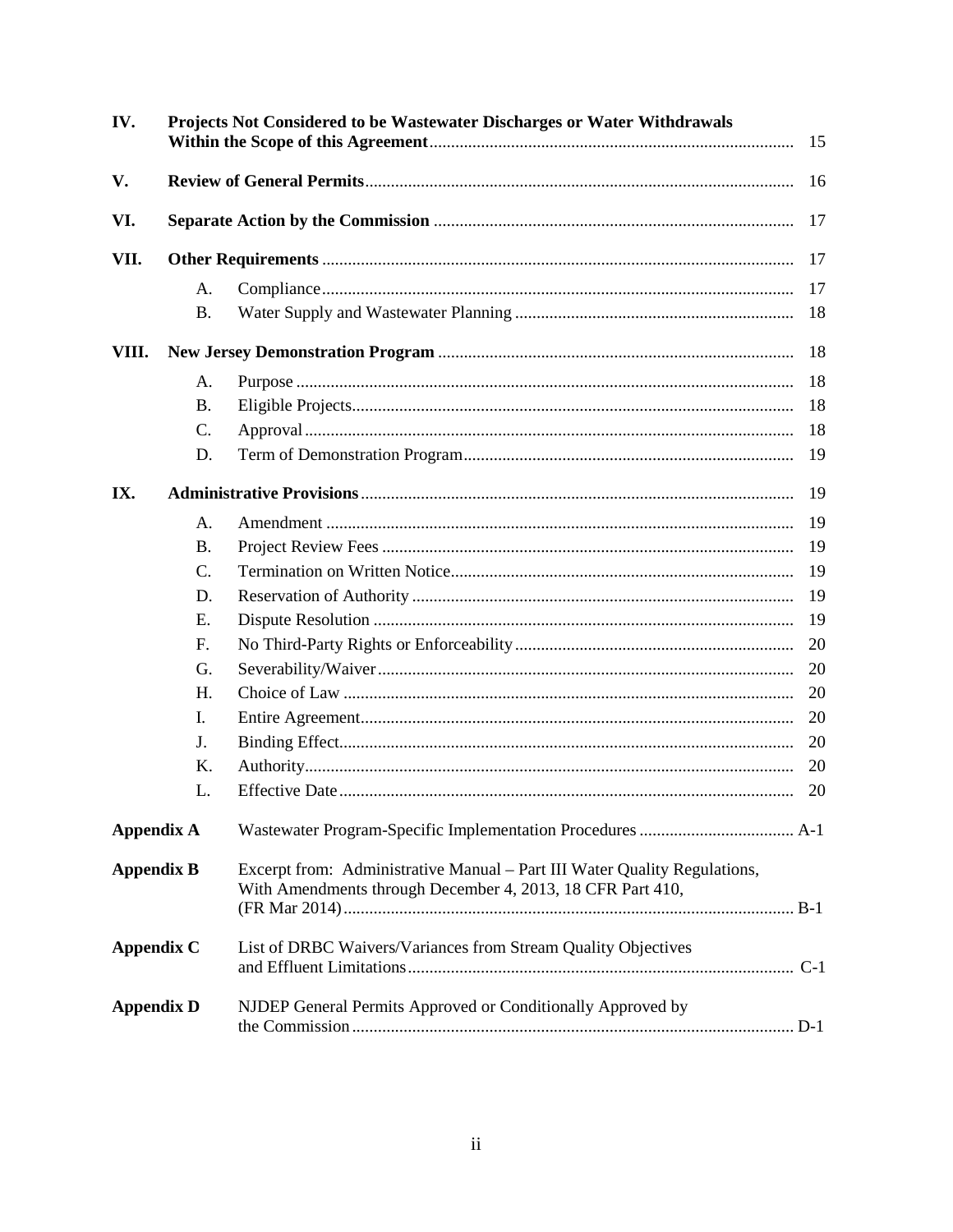# **Administrative Agreement between Delaware River Basin Commission and New Jersey Department of Environmental Protection**

This Administrative Agreement ("Agreement") is made by and between the Delaware River Basin Commission ("DRBC" or "Commission"), a federal interstate compact agency, and the New Jersey Department of Environmental Protection (NJDEP) (collectively, the "Parties," and individually, a "Party").

# *WHEREAS,*

- 1. The DRBC and the NJDEP both have authority and existing standards, rules, regulations, and programs to govern certain activities within the same geographic area within the Delaware River Basin.
- 2. The DRBC and the NJDEP share common mission objectives for managing and protecting water resources within the Delaware River Basin.
- 3. Both the DRBC and the NJDEP recognize that while the programs of each Party are often similar, they are not always the same. The Parties further recognize the authority of each other to promulgate rules, regulations and standards.
- 4. The DRBC and the NJDEP support the principles of: inter-agency cooperation; avoidance of unnecessary duplication of effort; and program cost efficiencies.
- 5. The DRBC and the NJDEP will continue to use available resources, including this Agreement, to advance the principles defined above and, where feasible, to develop one common regulatory process to implement the rules, regulations, and standards, of each Party.

*NOW THEREFORE*, the DRBC and the NJDEP set forth the following terms and conditions to meet this Agreement as follows:

# **I. General Provisions**

- A. Administrative Agreement Authority
	- 1. Section 1.5 of the Delaware River Basin Compact ("the Compact") authorizes the Commission to utilize existing agencies for the purpose of the Compact to the fullest extent it finds feasible and advantageous.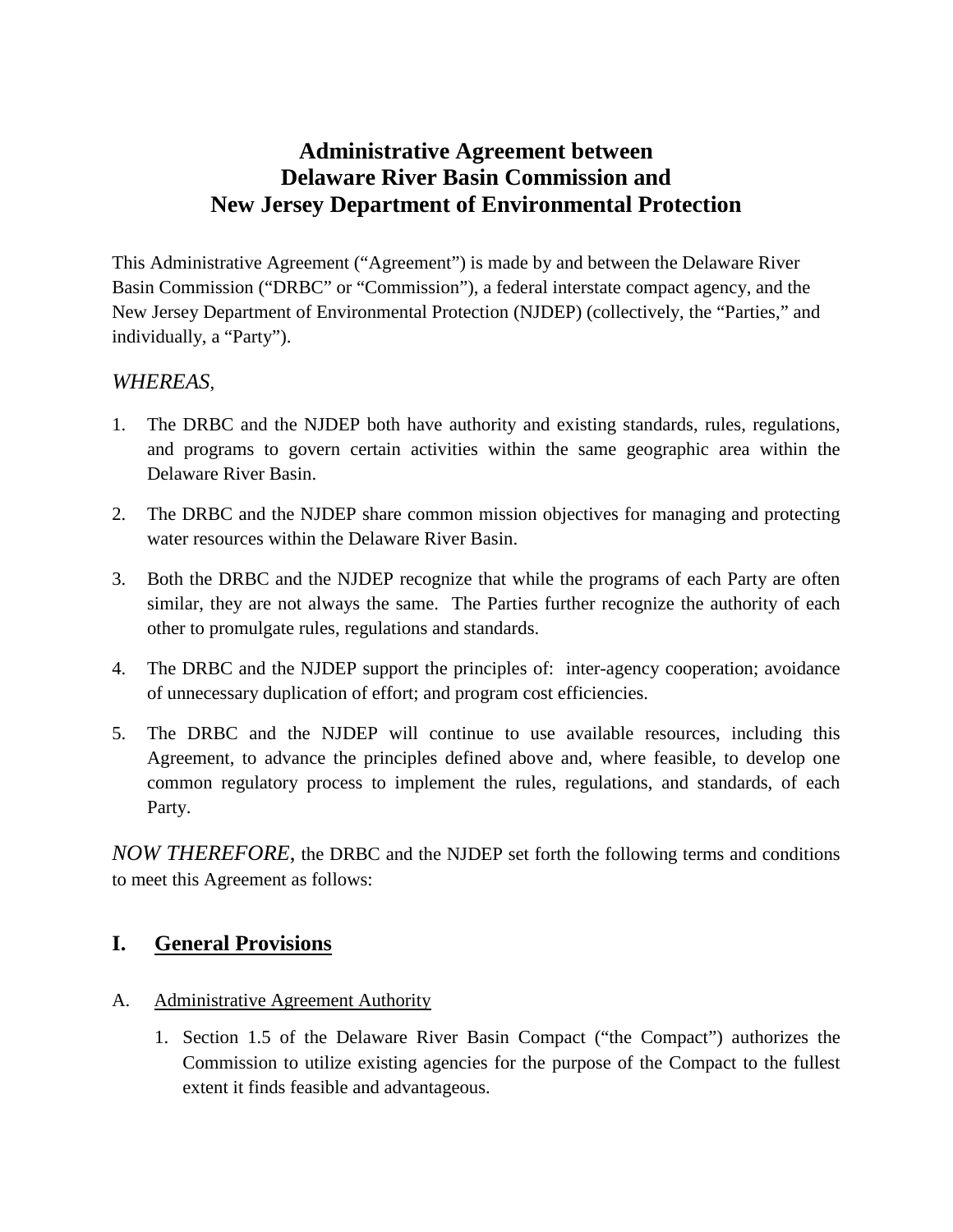- 2. Section 3.9 of the Compact provides that the Commission shall promote and aid the coordination of the activities and programs of federal, state, municipal and private agencies concerned with water resources administration in the Delaware River Basin.
- 3. Section 2.3.3 of the Commission's Rules of Practice and Procedure authorizes and directs the Executive Director to enter into cooperative Administrative Agreements ("AAs") with federal and state regulatory agencies concerned with the review of projects under federal or state law as follows:
	- a. To facilitate the submission and review of applications and determinations required under Section 3.8 of the Compact;
	- b. To avoid unnecessary duplication of staff functions and hearings required by law;
	- c. For such other and different purposes as he or she may deem feasible and advantageous for the administration of the Compact or any other law.
- 4. Upon the effective date of a DRBC rule providing specific authorization for and defining the scope of the One Process/One Permit Program, this Agreement will replace all prior administrative agreements between the Parties, including those dated August 20, 1976 and December 18, 2009 (as amended) between the Commission and the NJDEP.
- 5. Nothing in this Agreement shall be construed as a waiver of any authority possessed by the Commission or by the NJDEP.
- 6. Nothing in this Agreement prohibits any lawfully adopted implemented changes to the authority of each Party in the future.

#### B. Scope of this Agreement

- 1. The scope of this Agreement is limited to projects and activities that can be commonly managed and administered under the following regulatory programs of each Party:
	- a. Water withdrawals
	- b. Wastewater discharges
- 2. This Agreement will implement applicable sections of the Compact with respect to the review of water withdrawal and wastewater discharge projects. With the exception of the limited instances described in Sections II.E., III.E., IV., V.E. and VI. below, a final action of the NJDEP under this Agreement will also constitute an action on behalf of the Commission under Section 3.8, 10.3 and/or 5.2 of the Compact for those requirements that are subject to Commission review.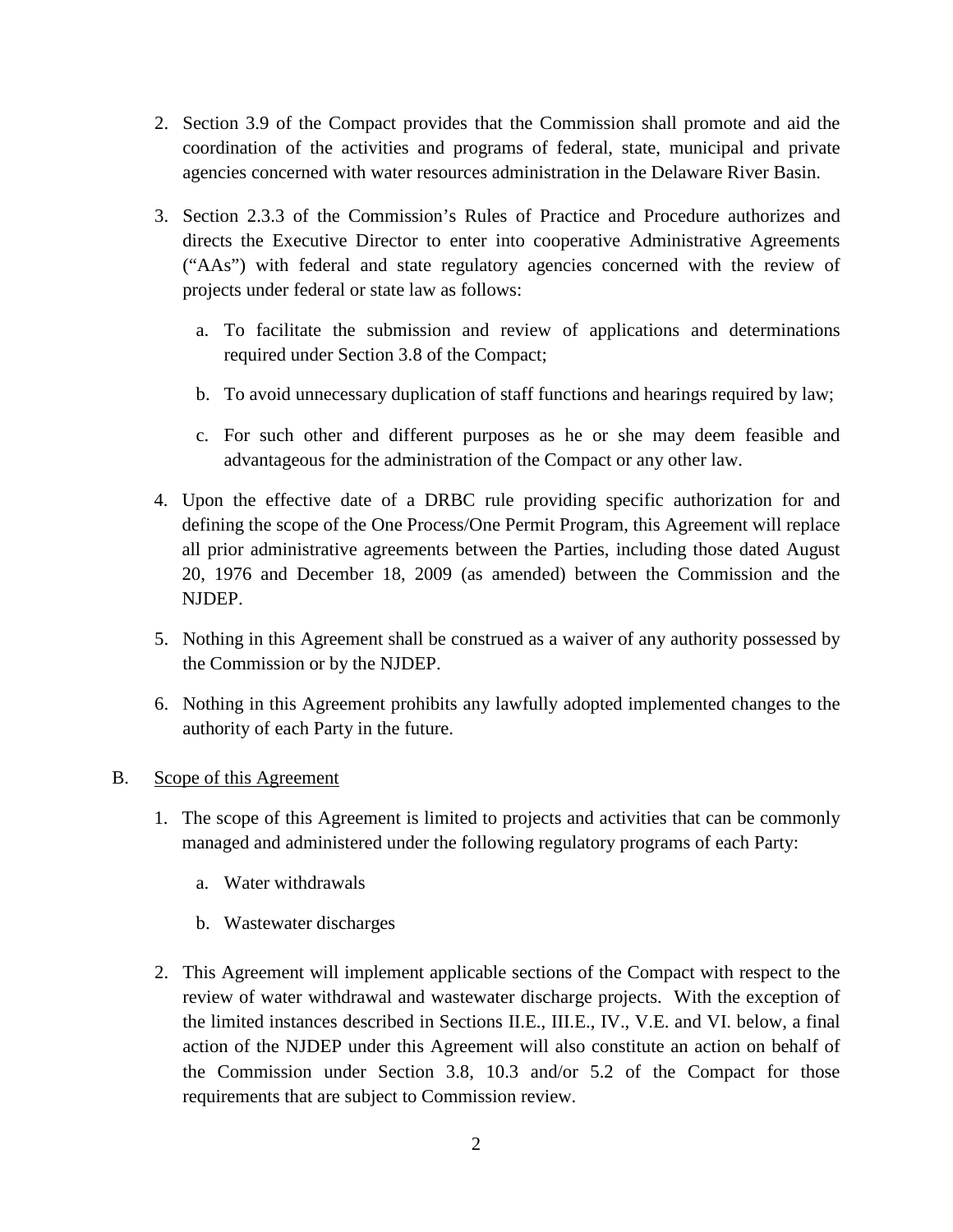- C. One Process and One Permit. Where applicable, under the terms of this Agreement and under the authority and responsibility of each agency, the DRBC and the NJDEP will follow a single process led by the NJDEP, and the NJDEP will issue a single permit that covers all the standards, rules, requirements, terms and conditions for each withdrawal or discharge project or activity that can be covered by the New Jersey Pollutant Discharge Elimination System (NJPDES) Program for discharges or the state's Water Allocation Program for withdrawals. It should be noted that one process and one permit will not cover all activities and applications related to projects involving withdrawals and discharges.
- D. Agency Cooperation. The DRBC and the NJDEP will cooperate with one another to meet the objectives of this Agreement by, among other things, participating in: periodic status and continuous improvement meetings; interagency training and knowledge sharing; document and information sharing; advanced planning and sharing of proposed changes to any regulatory standard, requirement or program affecting Delaware River Basin water resources; development and communication of appropriate permit terms and conditions for each Party under Delaware River Basin approvals; and report development and sharing. The NJDEP and the DRBC agree to work cooperatively, as technology is available and allows, to provide the DRBC with reasonable access to data for water withdrawals and wastewater discharges to fulfill Basin planning, forecasting, and compliance monitoring functions.

# **II. Review of Wastewater Discharge Projects**

A. Scope. This Section concerns wastewater discharge projects within the Delaware River Basin that require an NJPDES permit under the Clean Water Act and state law that may also be subject to DRBC review and approval under the Compact and Commission regulations.

#### B. Objectives

- 1. In order to eliminate, where possible, the requirement for separate Commission docket approvals, the DRBC and the NJDEP will use the state's NJPDES permit as the single permit for all conditions necessary to ensure that discharges made under NJPDES permits do not substantially impair or conflict with the Commission's Comprehensive Plan and regulations relating to wastewater and stream quality objectives (also referred to as "water quality criteria").
- 2. The DRBC and the NJDEP will manage and maintain one permit review and approval process for wastewater discharge projects. The process will have the objective of avoiding duplication and improving efficiency; however, depending on the specific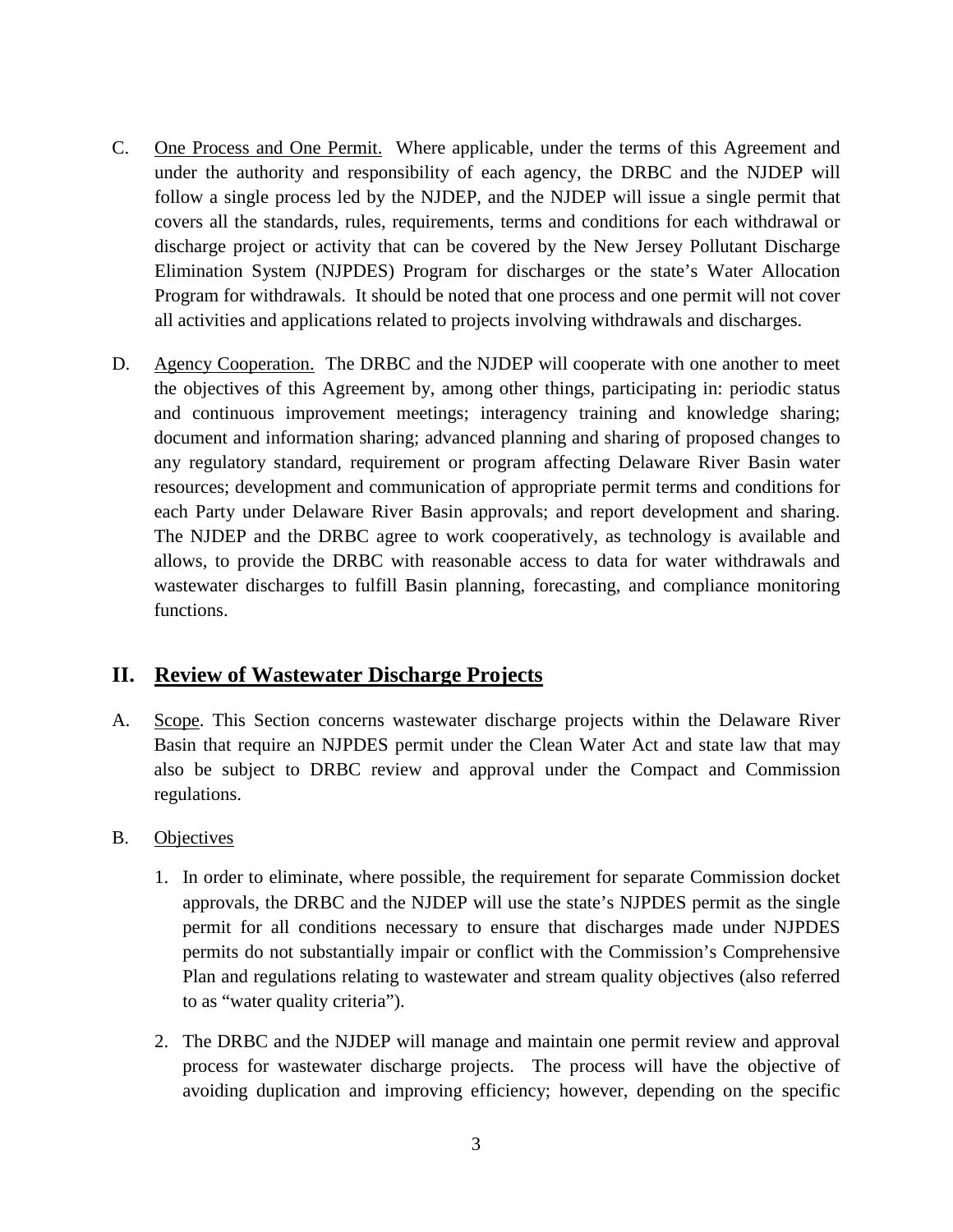project and upon the type of project, the project applicant may be interacting with both the DRBC and the NJDEP to obtain review and approval through a single permit.

- 3. Transition to One-Discharge One-Permit
	- a. For applications submitted to NJDEP after the effective date of DRBC rules providing for the One Process/One Permit Program, the One Project/One Permit Program will be used, and a decision by the NJDEP as to all matters covered by the NJDEP's final action, with the exception of the limited instances described in Sections II.E., IV., V. and VI.C. below, also will constitute an action on behalf of the Commission.
	- b. For applications under review by either the NJDEP or the DRBC upon the effective date of this Agreement, the DRBC and the NJDEP staff will confer to determine whether the Parties should proceed with issuance of separate approvals (dockets and permits, respectively) or should instead complete their review under the One Process/One Permit Program. Wherever feasible, the transition to one permit will be implemented.
- 4. In all instances where the transition has been made, a decision by the NJDEP as to all matters covered by the NJDEP's final action, with the exception of the limited instances described in Sections II.E., V.E. and VI.C. below, also will constitute an action on behalf of the Commission.
- C. Project Categories. Wastewater discharge projects will be divided into three categories:
	- 1. **Category WW1: No DRBC Review Required.** Projects within the Delaware Basin that are not subject to review under the Compact or Commission regulations as defined in Section II.E. below;
	- 2. **Category WW2: Standard Renewals.** Wastewater discharge projects that are subject to review under the Compact or Commission regulations and that meet the criteria set forth in Section II.F. below; and
	- 3. **Category WW3: Other Projects.** Includes all "Other Wastewater Discharge Projects," as defined in Section II.H. below.
- D. Annual Notice of Permit Renewal Application Dates. On or before January 31st of each year, NJDEP will provide to DRBC a list of NJPDES applications that are targeted for permit issuance during the coming year for projects in the Delaware River Basin ("DRB-NJ Project List"). For each project on this list, NJDEP will also include information for the most recent permit action, consisting of the "Permit Overview Screen" in the New Jersey Environmental Management System (NJEMS), which offers a concise description of the permitted activity and associated information (e.g. flow values, flow types, waterbody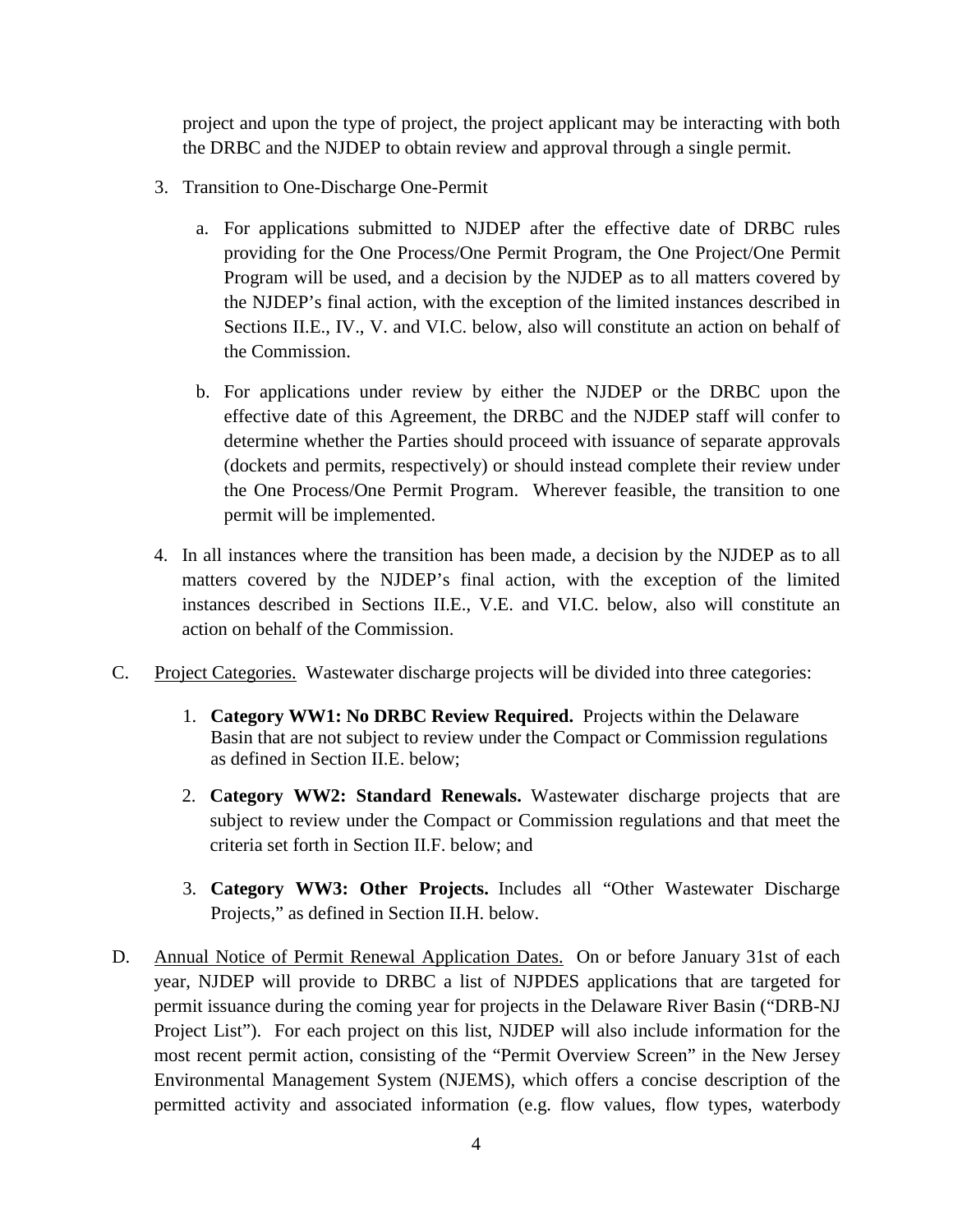names). The NJDEP will provide DRBC with timely notification of revisions to the DRB-NJ Project List that may be made throughout the year.

- E. **Category WW1: No DRBC Review Required**. Under the Compact and DRBC regulations, the following wastewater discharge projects are not subject to review by the Commission, except in accordance with either Section 2.3.5 B.18 (determination by the Executive Director) or Section 2.3.5 C. (request by a Commission member agency) of the Rules of Practice and Procedure (RPP). (See Section IV. of this Agreement for categories of projects other than wastewater discharge projects that are not subject to the Commission's review.):
	- 1. Wastewater discharges directed to wastewater treatment plants that are subject to the review of the NJPDES Pretreatment, Significant Indirect User, and Residuals Management Program, except where a wastewater treatment plant is proposing to import 50,000 gallons of wastewater or more per day from outside the Delaware River Basin.
	- 2. Wastewater discharges directly to surface or groundwater from domestic sewage treatment facilities when the design capacity of such facilities is less than a daily average rate of 10,000 gallons per day within the drainage area of SPW, or less than 50,000 gallons per day elsewhere in the basin; and all local sewage collector systems and improvements discharging into authorized trunk sewage systems.
	- 3. Wastewater discharges directly to surface or groundwater from industrial wastewater treatment facilities when such facilities have a design capacity of less than 10,000 gallons per day within the drainage area of SPW, or less than 50,000 gallons per day elsewhere within the basin.
	- 4. Wastewater discharges whether direct or indirect to surface or groundwater from landfills or remediation activities, when the discharge is less than 10,000 gallons per day within the drainage area of SPW, or less than 50,000 gallons per day elsewhere within the basin.
	- 5. Discharges covered by a NJPDES General Permit for hydrostatic testing, when the discharge is less than 10,000 gallons per day within the drainage area of SPW, or less than 50,000 gallons per day elsewhere in the basin.
	- 6. Discharges consisting exclusively of either construction dewatering or swimming pool discharges. (Such projects are determined to be "temporary or short term projects" in accordance with Section 2.3.5 A.19. of DRBC's Rules of Practice and Procedure and to have no substantial effect on water resources of the basin.)
- F. **Category WW2: Standard Renewals Definition.** For the purposes of this Agreement, "Standard Renewals" are wastewater discharge projects for which: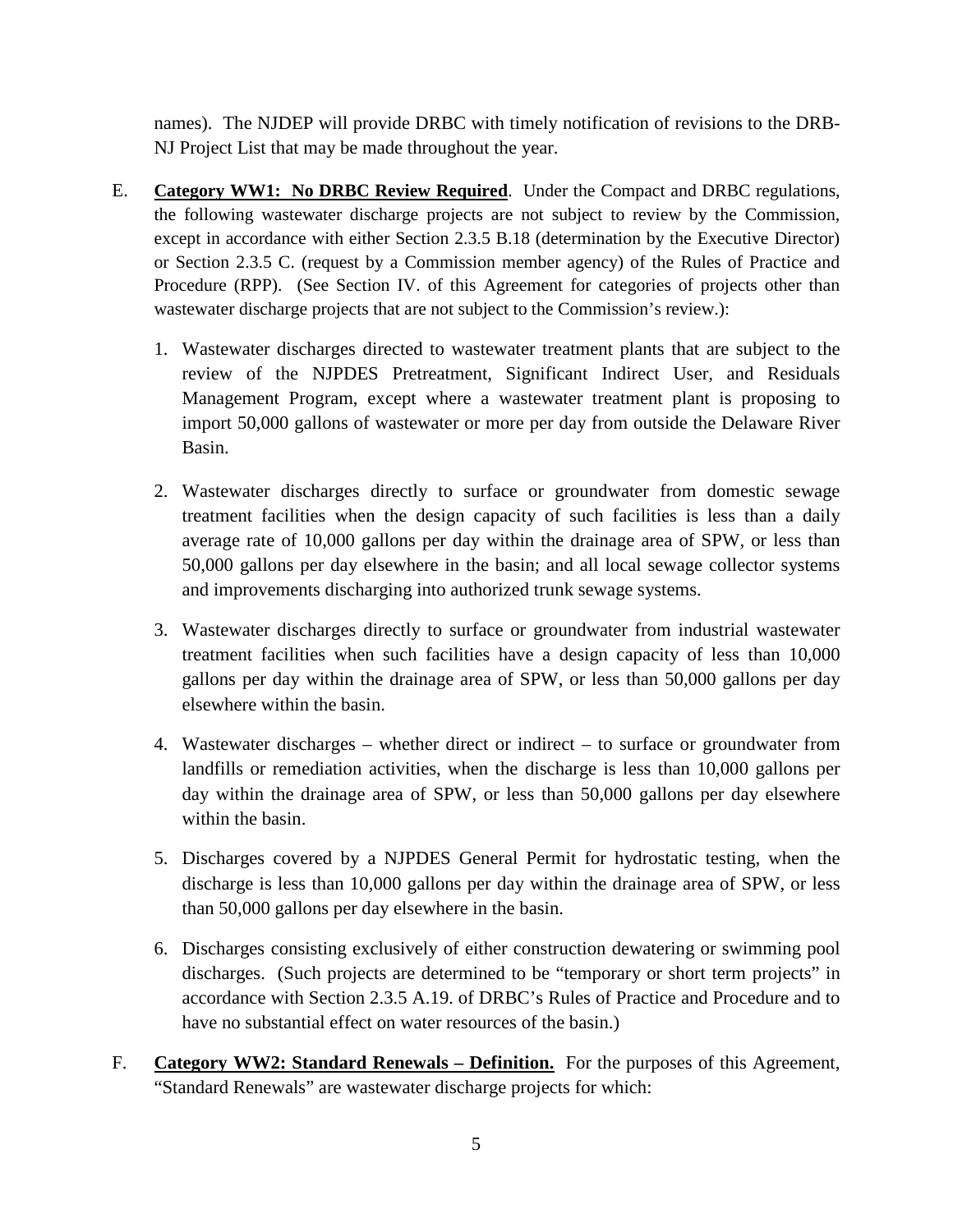- 1. a NJPDES permit and a Commission docket are in effect at the time of application for the NJPDES permit renewal, or for which the most recent NJPDES permit issued for the facility includes a finding, pursuant to this or a successor Agreement, that the project would not substantially impair or conflict with the Commission's Comprehensive Plan and regulations relating to wastewater and stream quality objectives; and for which,
- 2. the wastewater discharge is to surface or ground waters within DRBC Water Quality Zones 2 through 6 (the Delaware River Estuary and Bay) or the tidal or non-tidal portions of tributaries thereto, and no increase is proposed to the effluent flow or pollutant load established by the facility's current NJPDES permit or DRBC docket; or
- 3. the wastewater discharge is an existing discharge to surface or ground waters located within the drainage area of waters designated by the Commission as Special Protection Waters (SPW); and both (a) no increase is proposed to the effluent flow or pollutant load established by the NJPDES permit or DRBC docket in effect on the date of SPW designation; and (b) no "Substantial Alterations or Additions" are proposed as that term is defined at Section 3.10.3.A.2.a.16. of the Water Quality Regulations (WQR) (copy attached hereto for reference, as Appendix B).

#### G. **Category WW2: Standard Renewals – "One Process" Responsibilities**

- 1. For "Standard Renewals" NJDEP will:
	- a. act as the lead permitting agency and prepare all draft and final permits.
	- b. include in each NJPDES permit issued for a project within the Delaware River Basin all requirements necessary to ensure that with respect to effluent quality and stream quality objectives, the project conforms to the Commission's Comprehensive Plan.
	- c. include a finding, based upon DRBC's recommendation, that with respect to effluent quality and stream quality objectives, the project does not substantially impair or conflict with the Commission's Comprehensive Plan.
	- d. provide DRBC with a copy of the pre-draft permit and give DRBC 30 days to provide input. The Parties agree that after 30 days, if the DRBC staff has provided no written comments, then a recommended finding that the project does not substantially impair or conflict with the Commission's Comprehensive Plan is implied and the process for simple renewals will proceed.
	- e. establish monitoring requirements for whole effluent toxicity (WET).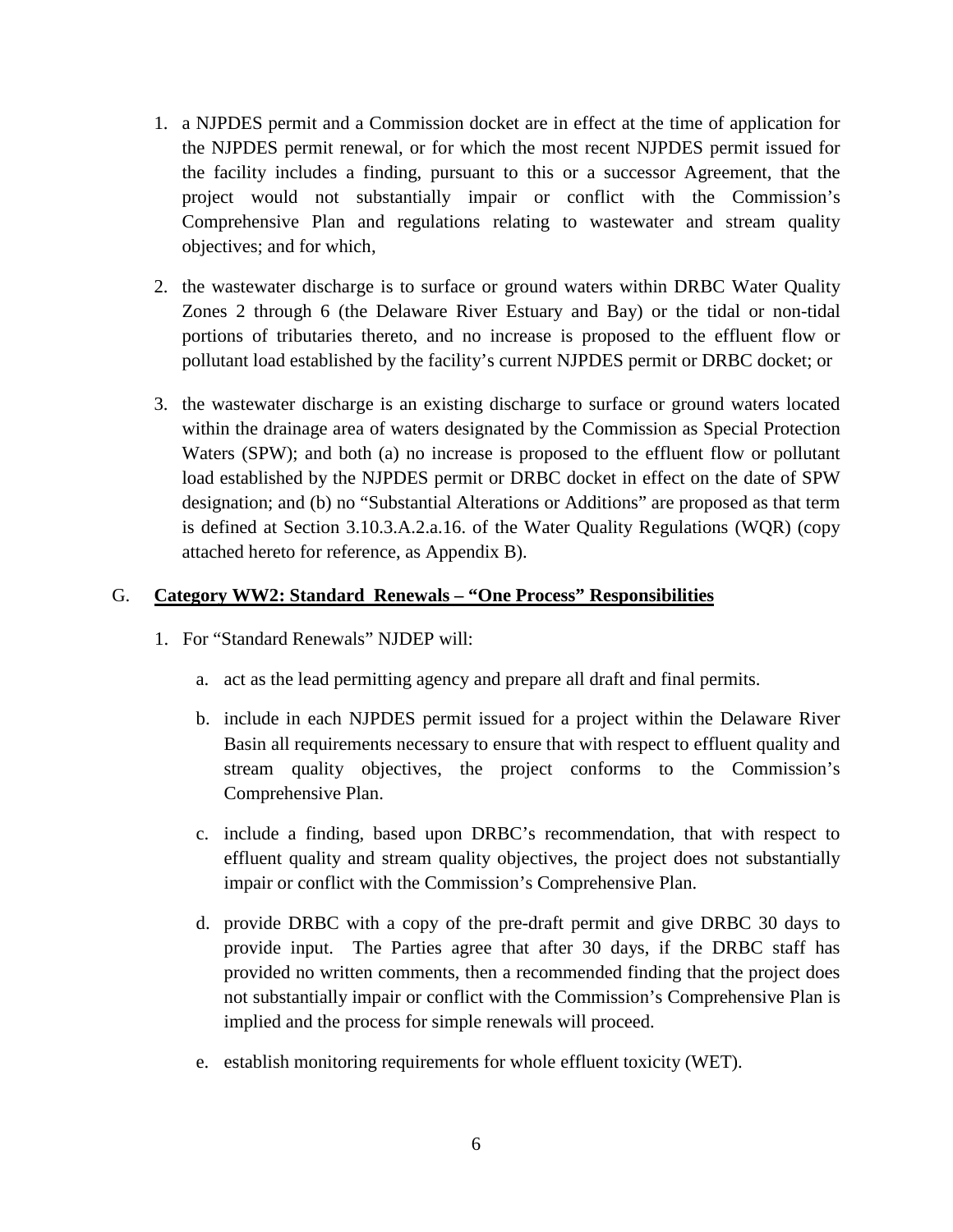- f. issue determinations required by Clean Water Act Sections 316(a) (relating to thermal discharges) and 316(b) (relating to impingement and entrainment); provided, however, that the authority to replace DRBC requirements with a 316(a) determination is subject to a DRBC rule change. (In the absence of the rule change, the NJDEP will continue to issue NJPDES permits in accordance with federal and state rules and DRBC will continue to issue dockets in accordance with the Compact and DRBC regulations.)
- g. continue to collect all NJDEP permit and review fees required under applicable rules and regulations.
- h. Advise applicants and the DRBC staff at the earliest stage possible when an applicant must apply for and obtain approval from the Commission for relief from or modification of a Commission requirement. Such instances include but are not limited to those listed in Appendix C.
- 2. For "Standard Renewals" DRBC will:
	- a. within 30 days of receipt of a draft permit from NJDEP, provide NJDEP with written comments, including any recommendations for additional requirements or clarifications necessary or appropriate to support a finding that with respect to effluent quality and stream quality objectives, the project does not substantially impair or conflict with the Commission's Comprehensive Plan.
	- b. provide technical assistance when NJDEP staff requests it.
	- c. consistent with Section IX.B. below, collect all applicable DRBC fees in accordance with DRBC rules and regulations in effect at the time of application.
	- d. review and provide NJDEP with determinations regarding requests for relief from or modification of Commission requirements in accordance with Section II.G.1.h. above.
- 3. Should the Parties not agree during the review process on any matter material to the finding referenced in Section II.G.2.a. and b. above, the issue will be handled in accordance with the dispute resolution process identified in Section IX.E. of this Agreement.
- H. **Category WW3: "Other" Definition.** For the purposes of this Agreement, "Other Wastewater Discharge Projects" are wastewater discharge projects located within the area regulated by the Delaware River Basin Commission that do not fall within the categories defined at Sections II.E. ("No DRBC Review Required") and II.F and II.G. ("Standard Renewals") above. They include but are not limited to: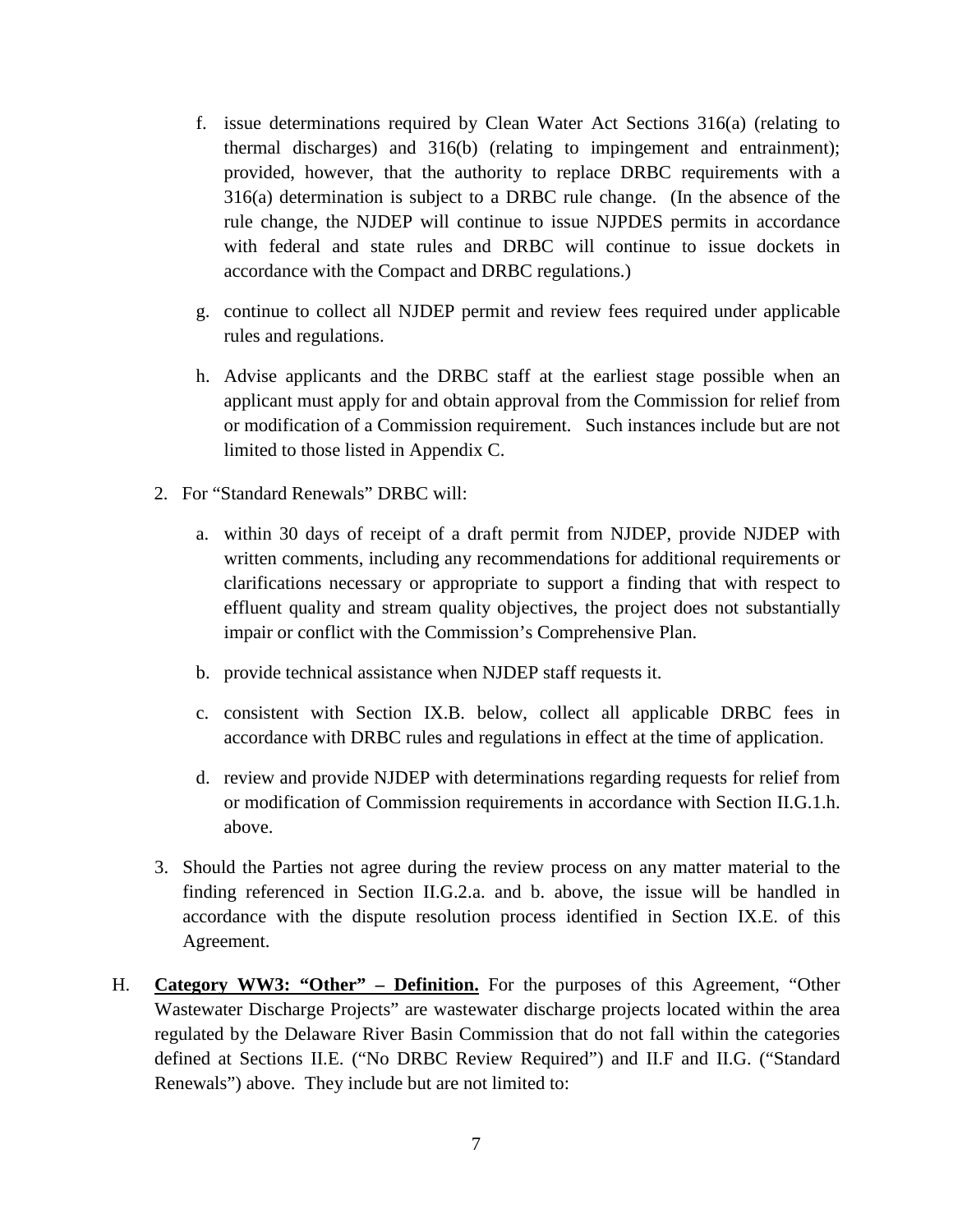- 1. new wastewater discharge projects
- 2. existing wastewater discharge projects that are subject to the review of both Parties but that lack either a NJPDES permit or a DRBC docket
- 3. projects involving wastewater discharges to surface or ground waters within DRBC Water Quality Zones 2 through 6 (the Delaware River Estuary and Bay) or the tidal or non-tidal portions of tributaries thereto, where an increase is proposed to the effluent flow or pollutant load established by the facility's current NJPDES permit or DRBC docket
- 4. projects involving new wastewater discharges to surface or ground waters located within the drainage area of waters designated by the Commission as SPW, where either: (a) an increase is proposed to the effluent flow or pollutant load established by the NJPDES permit or DRBC docket in effect on the date of SPW designation; or (b) "Substantial Alterations or Additions" are proposed as that term is defined at Section 3.10.3.A.2.a.16. of the WQR (copy attached hereto for reference, as Appendix B).

#### I. **Category WW3: "Other" – "One Process" Responsibilities**

- 1. For "Other Wastewater Discharge Projects," the NJDEP will:
	- a. act as the lead permitting agency and prepare all draft and final permits.
	- b. advise DRBC when an NJPDES application or request for a pre-application meeting for a wastewater discharge project within the New Jersey portion of the Delaware River Basin is received.
	- c. include in each NJPDES permit issued for a project within the Delaware River Basin all requirements necessary to ensure that with respect to effluent quality and stream quality objectives, the project conforms to the Commission's Comprehensive Plan.
	- d. include a finding, based upon DRBC input, that with respect to effluent quality and stream quality objectives, the project does not substantially impair or conflict with the Commission's Comprehensive Plan.
	- e. provide the Commission with sufficient time for input to the "pre-draft" and "draft" permits. In general:
		- i. "sufficient time" will include 30 days for review of a "pre-draft" permit, except that
		- ii. for projects located within the drainage area of SPW, "sufficient time" will consist of notice as early as possible, preferably before the initiation of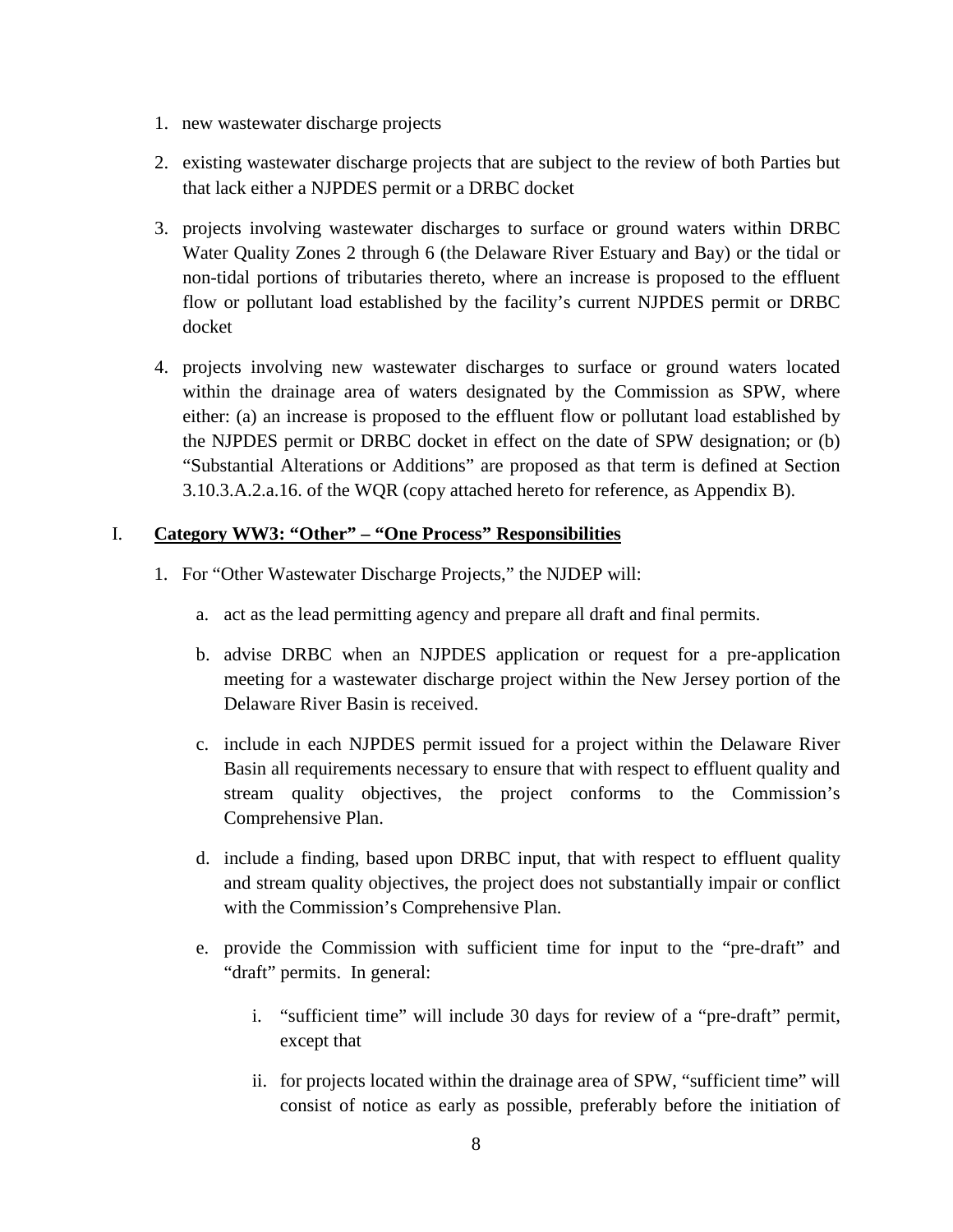design, to allow for an opportunity for DRBC and applicants to perform and consult on modeling for the "No Measurable Change" analysis before the project is designed.

- f. NJDEP's Treatment Works Approval (TWA) program staff will notify DRBC upon receipt of any TWA application for the construction or modification of a water or wastewater treatment facility located within the Delaware River Basin. (See Section I.2.a. below regarding identification of such facilities). The TWA program staff will also copy the DRBC Project Review Section Supervisor on the application completeness letter when issued. The primary TWA program contact for purposes of this Agreement will be the Assistant Director, Municipal Finance and Construction Element.
- g. advise applicants and the DRBC staff at the earliest stage possible when an applicant must obtain approval for relief from or modification of a Commission requirement, including but not limited to those listed in Appendix C.
- h. continue to collect all NJDEP permit and review fees required under applicable rules and regulations.
- 2. For "Other Wastewater Discharge Projects," DRBC will:
	- a. provide the TWA program contact identified in Section I.1.f. above with a list of existing wastewater treatment plants within the Delaware River Basin. This list will be periodically updated to reflect any new wastewater discharges or modifications to existing discharge locations. DRBC will also copy the TWA and NJPDES program contacts and the Water Program Director on any determination that it sends to the TWA program applicant regarding DRBC requirements related to the proposed wastewater treatment modifications.
	- b. provide NJDEP with written comments, including standards, terms and conditions as appropriate, for implementation of either the SPW program or the Commission's regulations applicable to the Delaware River Estuary and Bay and tributaries thereto, that are necessary or appropriate to support a finding that with respect to effluent quality and stream quality objectives, the project does not substantially impair or conflict with the Commission's Comprehensive Plan.
	- c. determine if a project is required to be incorporated into the Commission's Comprehensive Plan (CP) and undertake the process, including a public hearing and Commission action, for incorporation of such project into the CP as appropriate. Once the Commission has added a project to the CP, the Commission and the NJDEP will use the state's NJPDES permit as the single permit for all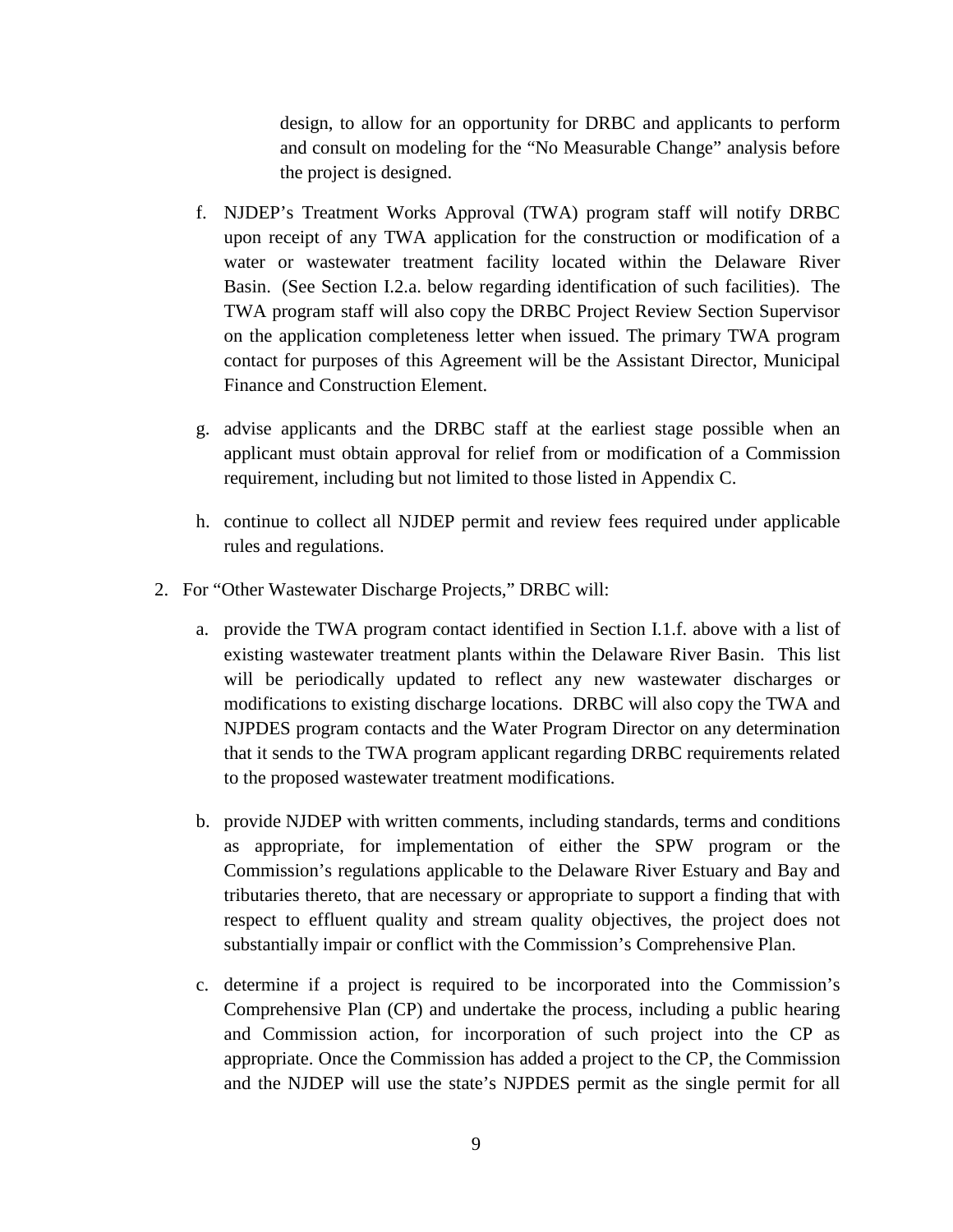conditions necessary to ensure that discharges do not substantially impair or conflict with the CP.

- d. provide technical assistance when NJDEP staff request it, subject to resource constraints.
- e. consistent with Section IX.B. below, collect all applicable DRBC fees in accordance with DRBC rules and regulations in effect at the time of application.
- f. review and provide NJDEP with determinations regarding requests for relief from or modification of Commission requirements in accordance with Section II.I.1.g. above.
- 3. Should the Parties not agree during the review process on any matter material to the finding of no conflict with the Comprehensive Plan, the issue will be handled in accordance with the dispute resolution process identified in Section VII.C. of this Agreement.

# **III. Coordinated Review of Water Supply Projects**

- A. Scope. This Section concerns water withdrawals within the Delaware River Basin that require a water allocation permit pursuant to the New Jersey Water Supply Management Act and the implementing rules at *N.J.A.C.* 7:19-1.1 *et seq.* that may also be subject to DRBC review and approval under the Compact and Commission regulations.
- B. Objectives
	- 1. In order to eliminate, where possible, the requirement for separate Commission docket approvals, the DRBC and the NJDEP will use the state's water allocation permit or agricultural certificate as the single permit for all conditions necessary to ensure that water withdrawals do not substantially impair or conflict with the Commission's Comprehensive Plan.
	- 2. The Commission and the NJDEP will manage and maintain one permit review and approval process for water withdrawal projects. The process will have the objective of avoiding duplication and improving efficiency; however, depending on the specific project and upon the type of project, the project applicant may be interacting with both the DRBC and the NJDEP to obtain review and approval of a single permit.
	- 3. Transition to One Water Withdrawal Permit.
		- a. For new, major modification and renewal applications submitted to NJDEP after the effective date of this Agreement, the One Process/One Permit Program will be used,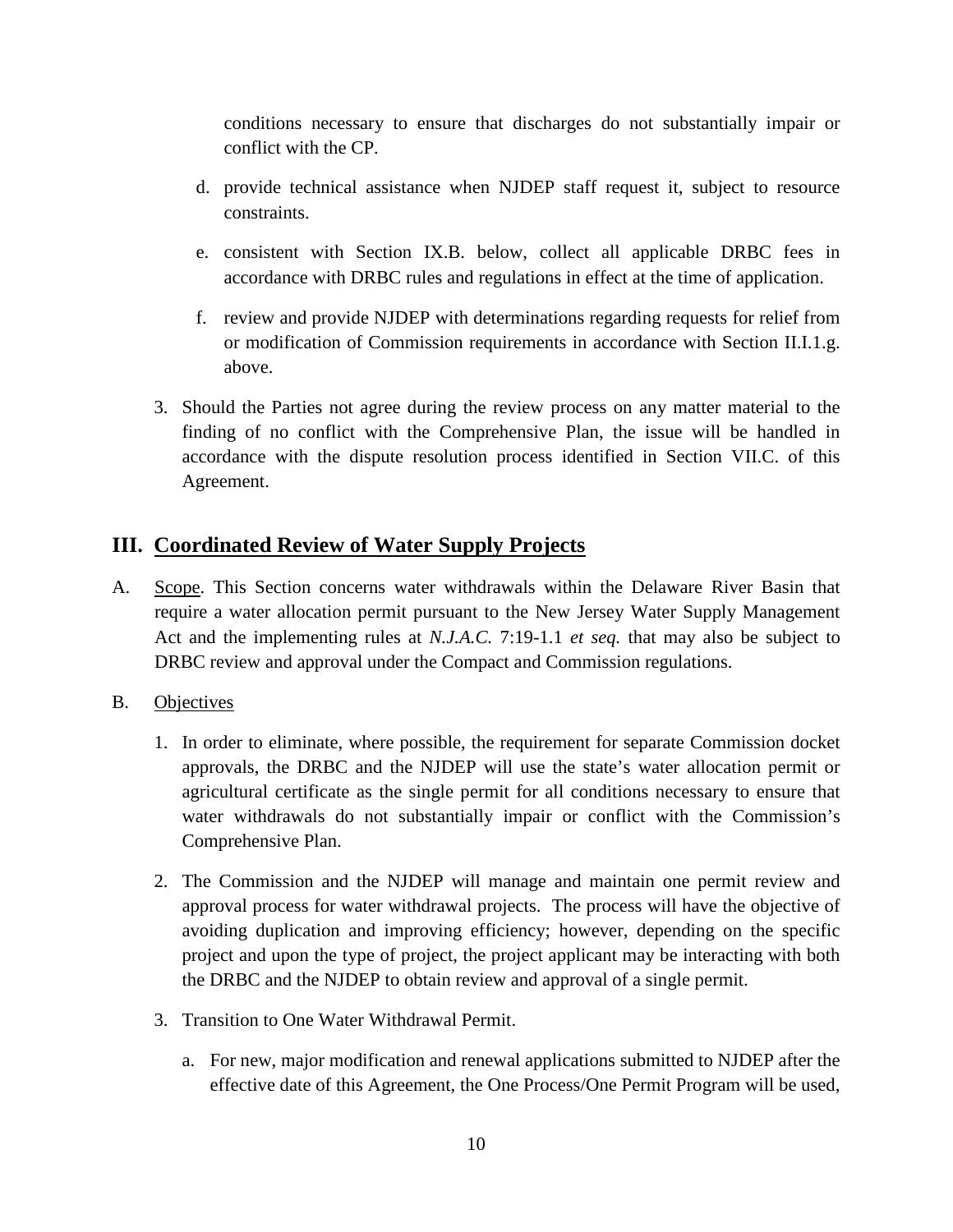and a decision by the NJDEP as to all matters covered by the NJDEP's final action, with the exception of the limited instances described in Sections III.E., IV. and VI.C., below, also will constitute an action on behalf of the Commission.

- b. For applications under review by either the NJDEP or the DRBC upon the effective date of this Agreement, the DRBC and NJDEP staff will confer to determine whether the Parties should proceed with issuance of separate approvals (dockets and permits, respectively) or should instead complete their review under the One Process/One Permit Program. Wherever feasible, the transition to one permit will be implemented.
- 4. In all instances where the transition has been made to One Process/One Permit a subsequent decision by the NJDEP as to all matters covered by the NJDEP's final action, with the exception of the limited instances described in Sections III.E. and VI.C., below, also will constitute an action on behalf of the Commission.
- C. Project Categories. Water withdrawal projects will be divided into three (3) categories:
	- 1. **Category WA-1: No DRBC Review Required.** Water Withdrawal projects within the Delaware River Basin that are not subject to review under the Compact or Commission regulations or as defined in Section III.E. below;
	- 2. **Category WA-2: Notification.** Water withdrawal projects that are subject to the Compact or Commission regulations and that meet the criteria set forth in Section III.F. below; and,
	- 3. **Category WA-3: Notification and Review.** Includes all "Other Water Withdrawal Projects" as defined in Section III.H. below.
- D. Notice of Applications; Water Use Data Sharing
	- 1. NJDEP permit applications. Within 14 days of the end of any month in which NJDEP receives water allocation permit applications or requests for pre-application meetings for projects within the Delaware River Basin, NJDEP will provide to DRBC a list of such applications and requests. The list will include any information that might be determinative of DRBC involvement, including but not necessarily limited to: the applicant's name, facility name, change in the quantity of a DRBC-approved diversion into or out of the basin, withdrawal location, purpose and amount of the proposed allocation (if known).
	- 2. Water use data. Within 90 days of the close of each calendar year, NJDEP will provide to DRBC all available water use data it has collected for water allocation projects within the New Jersey portion of the Delaware River Basin.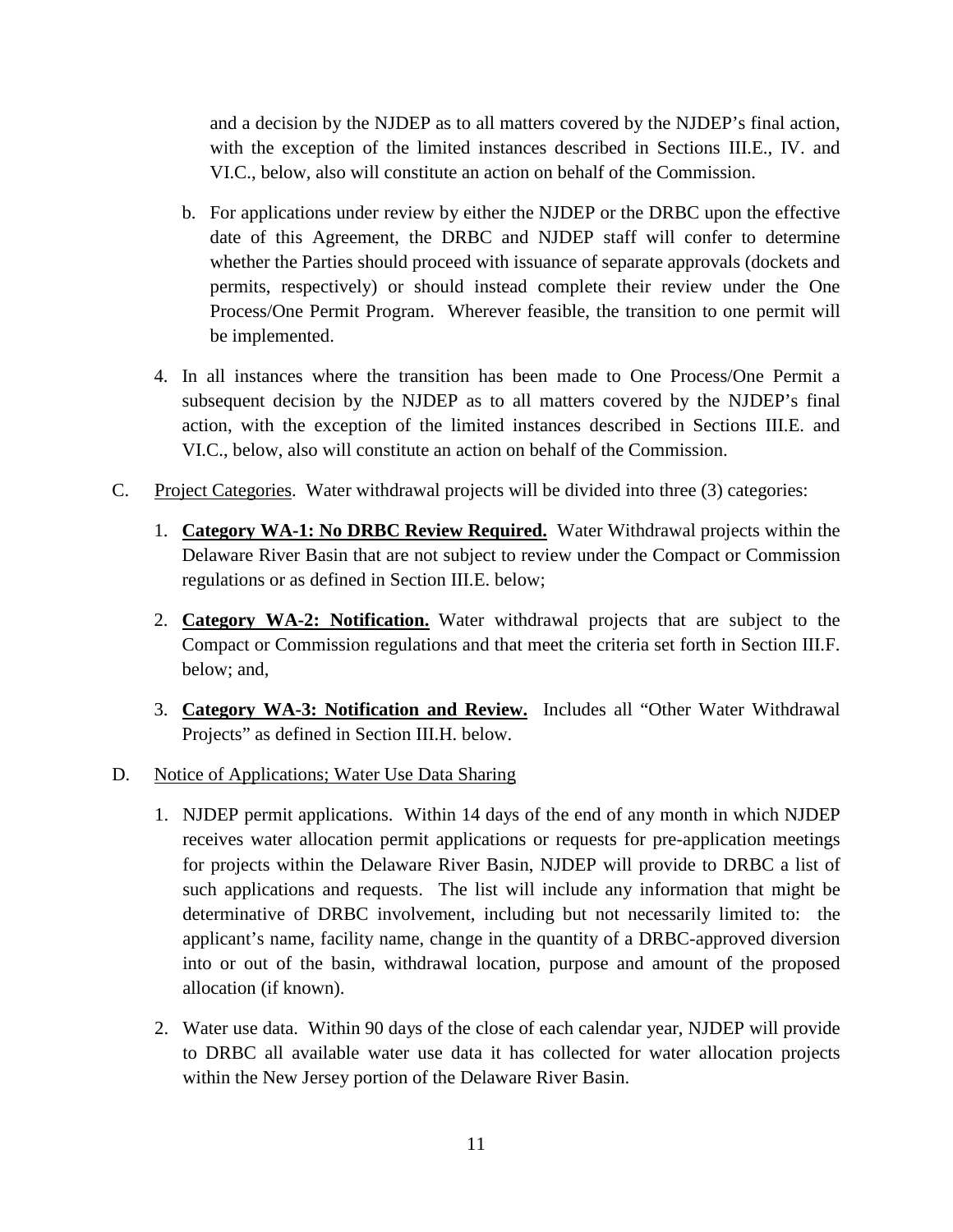- E. **Category WA-1: No DRBC Review Required.** Under the Compact and DRBC regulations, the following water withdrawal projects are not subject to DRBC review except in accordance with either Section 2.3.5 B.18 (determination by the Executive Director) or Section 2.3.5 C. (request by a Commission member agency) of DRBC's Rules of Practice and Procedure (RPP).
	- 1. A water withdrawal from groundwater or from impoundments or running streams for any purpose when the daily average gross withdrawal during any 30 consecutive days does not exceed 100,000 gallons.
	- 2. Diversions into or out of the basin whenever the design capacity is less than a daily average rate of 100,000 gallons.
	- 3. Withdrawals for agricultural use within the State of New Jersey.
	- 4. Temporary dewatering permits to facilitate construction. (Such projects are determined to be "temporary or short term projects" in accordance with Section 2.3.5 A.19. of DRBC's Rules of Practice and Procedure and to have no substantial effect on water resources of the basin.)
	- 5. Any "minor modification of a water supply allocation permit or temporary dewatering permit," as that term is defined at *N.J.A.C.* 7:19-1.5(b).
- F. **Category WA-2: Notification Definition.** For the purposes of this Agreement, "Notification" projects are existing water withdrawal projects as described below. For these projects, NJDEP will provide notification to DRBC in accordance with Section III.D.1. above. However, there is a presumption that DRBC will not comment on these projects because, by definition, such renewals or extension involve no changes that would likely affect the Commission's earlier and existing determination that the project would not substantially impair or conflict with the Comprehensive Plan. These projects include:
	- 1. water allocation permit renewals under N.J.A.C. 7:19-2.4 where:
		- a. a Commission docket for the withdrawal is in effect at the time the renewal application is made; or
		- b. the most recent NJDEP water allocation permit, issued for the withdrawal includes a finding, pursuant to this or a successor Agreement, that the project will not substantially impair or conflict with the Commission's Comprehensive Plan and regulations related to water withdrawal; and
	- 2. water allocation permit renewals involving no change to a diversion of water into or out of the basin that was previously approved by the DRBC;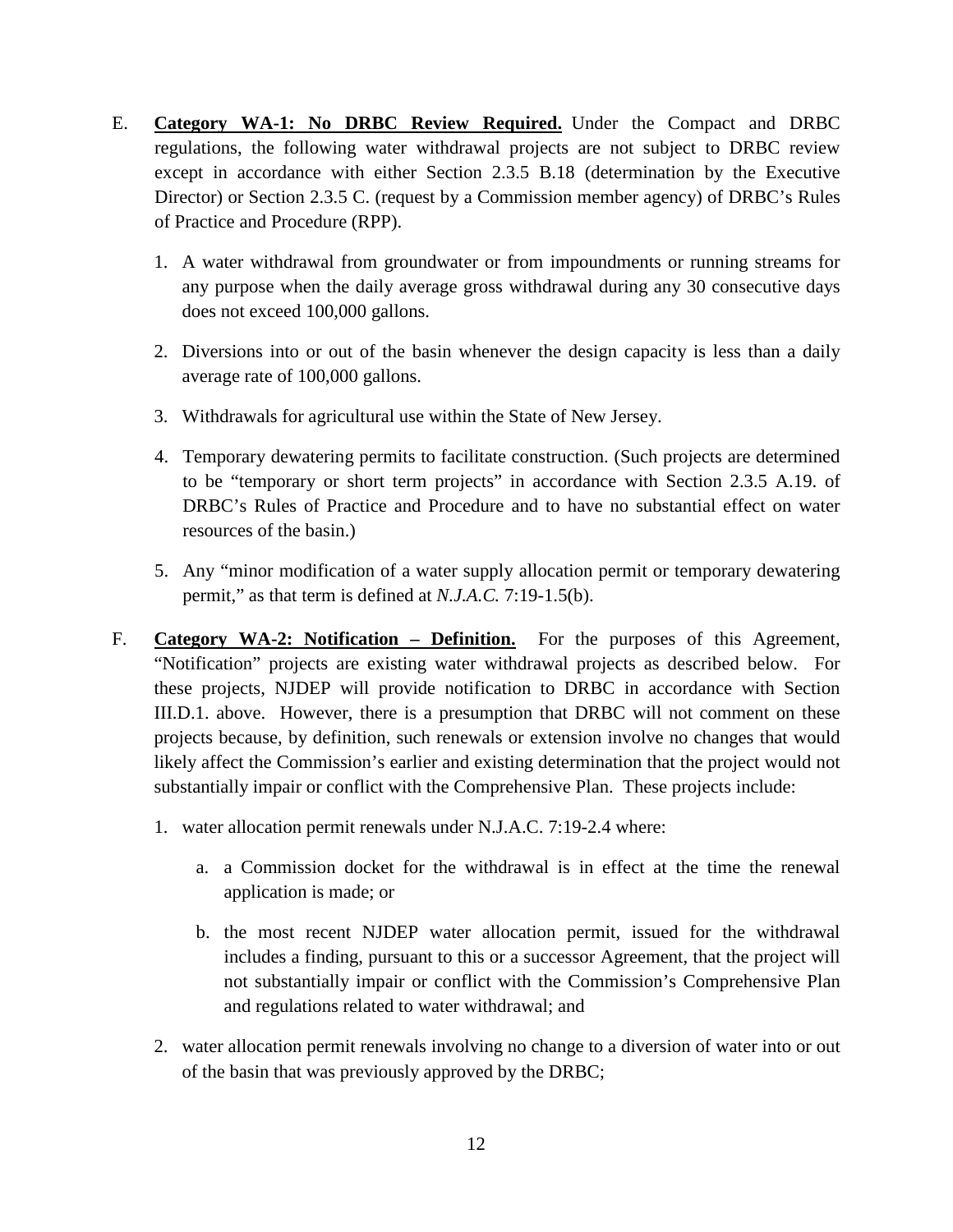- 3. water allocation permit renewals involving no change in the approved monthly and annual withdrawal amounts
- 4. extensions of NJDEP water allocation permits

#### G. **Category WA-2: Notification – "One Process" Responsibilities**

- 1. For "Notification" projects NJDEP will:
	- a. act as the lead permitting agency and prepare all draft and final permits.
	- b. provide monthly to the Commission the list of projects for which applications were received by the NJDEP in the preceding month and a description of each application described in Section III.D.1. above.
	- c. include in each NJDEP water allocation permit issued for a project within the Delaware River Basin all requirements necessary to ensure that with respect to water withdrawal the project conforms to the Commission's Comprehensive Plan, including but not limited to:
		- ‒ for surface water withdrawal projects, a provision that DRBC's Water Charges Regulations apply
		- ‒ for public water supply withdrawals, a provision that DRBC's water auditing requirements (at Section 2.1.8 of the Water Code) apply.
	- d. include a finding that with respect to water withdrawal, the project does not substantially impair or conflict with the Commission's Comprehensive Plan.
- 2. For "Notification" projects DRBC will:
	- a. review the list provided by the NJDEP in accordance with Section III.D.1 above and identify any projects that require DRBC review notwithstanding the presumption set forth at Section III.F. above.
	- b. provide technical assistance when NJDEP staff requests it, subject to resource constraints.
	- c. consistent with Section IX.B. below, collect all applicable DRBC fees in accordance with DRBC rules and regulations in effect at the time of application.
- H. **Category WA-3: "Notification and Review" Definition.** For the purposes of this agreement, "Notification and Review" projects are water withdrawal projects located within the Delaware River Basin that do not fall within the categories defined in Sections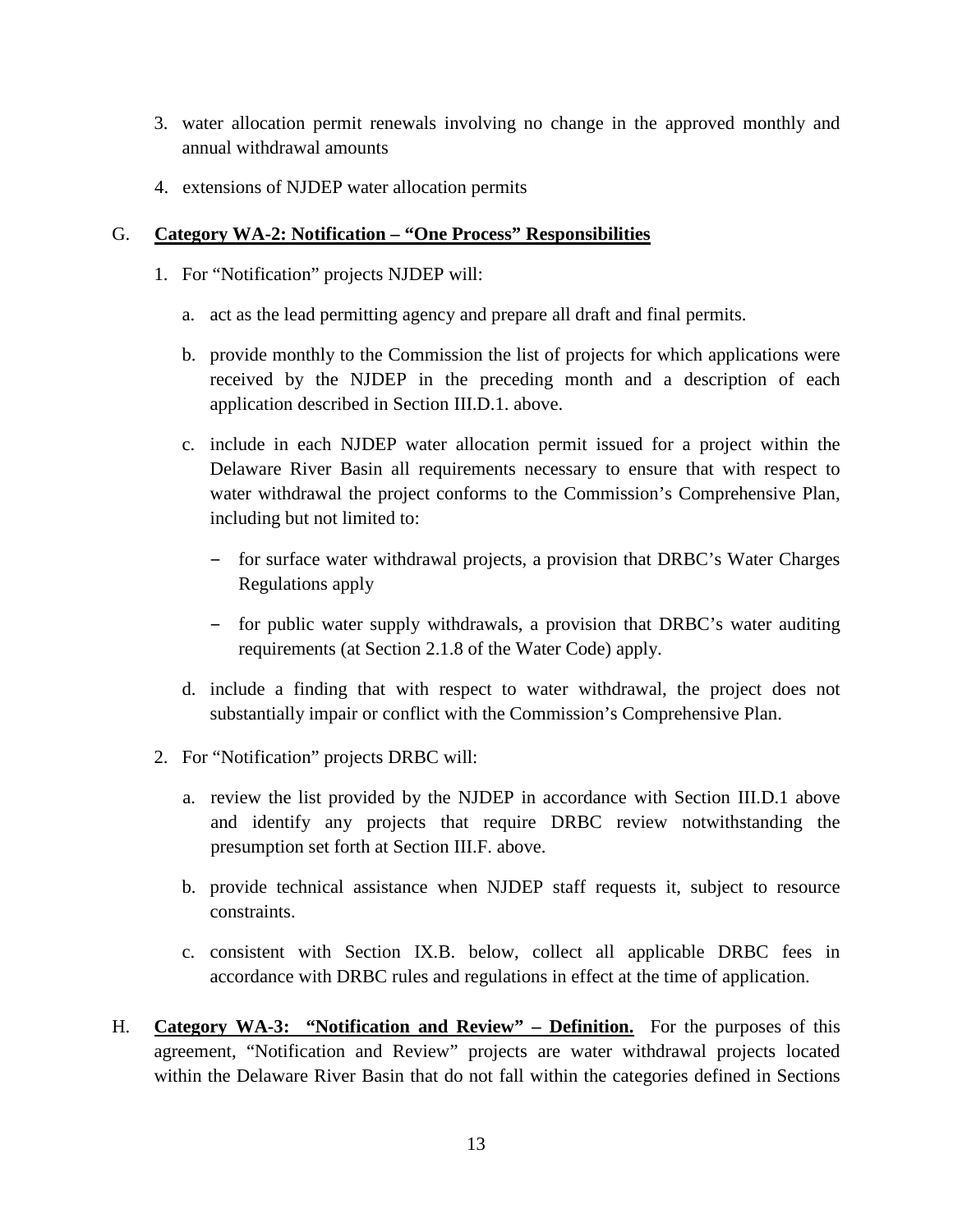III.E. (projects not subject to Commission review) and III.F.-G. ("Notification" projects) above. These include but are not limited to:

- 1. new water withdrawal projects
- 2. new projects that involve diversions into or out of the basin that are subject to DRBC review in accordance with Section 2.30 of the Commission's Water Code and Section 2.3.5 A.16, 17, or 18 of the RPP)
- 3. renewals and modifications of existing water withdrawal projects that are subject to the review of the DRBC but that have never received a DRBC docket
- 4. major modifications to existing projects, as defined at N.J.A.C. 7:19-1.5(a), including but not limited to any project that involves a withdrawal from within the Delaware River Basin in excess of the monthly or annual allocation set forth in an existing NJDEP permit or DRBC docket
- 5. projects that involve a change to a diversion into or out of the basin (including to or from Delaware Bay) previously approved by DRBC in accordance with Section 2.30 of the Water Code and Sections 2.3.5 A.16, 17, or 18 of the RPP)

#### I. **Category WA-3: "Notification and Review" – "One Process" Responsibilities**

- 1. For "Notification and Review" projects, the NJDEP will:
	- a. act as the lead permitting agency and prepare all draft and final permits.
	- b. provide monthly to the Commission the list described in Section III.D.1 above.
	- c. include in each NJDEP water allocation permit issued for a project within the Delaware River Basin all requirements necessary to ensure that with respect to water withdrawal, the project conforms to the Commission's Comprehensive Plan.
	- d. include a finding, based upon DRBC's recommendation, that with respect to water withdrawal the project does not substantially impair or conflict with the Commission's Comprehensive Plan.
	- e. provide the Commission with sufficient time for input. In general, "sufficient time" will consist of 30 days for review of a draft permit.
	- f. advise applicants and the DRBC staff at the earliest stage possible when an applicant must obtain approval for relief from or modification of a Commission requirement.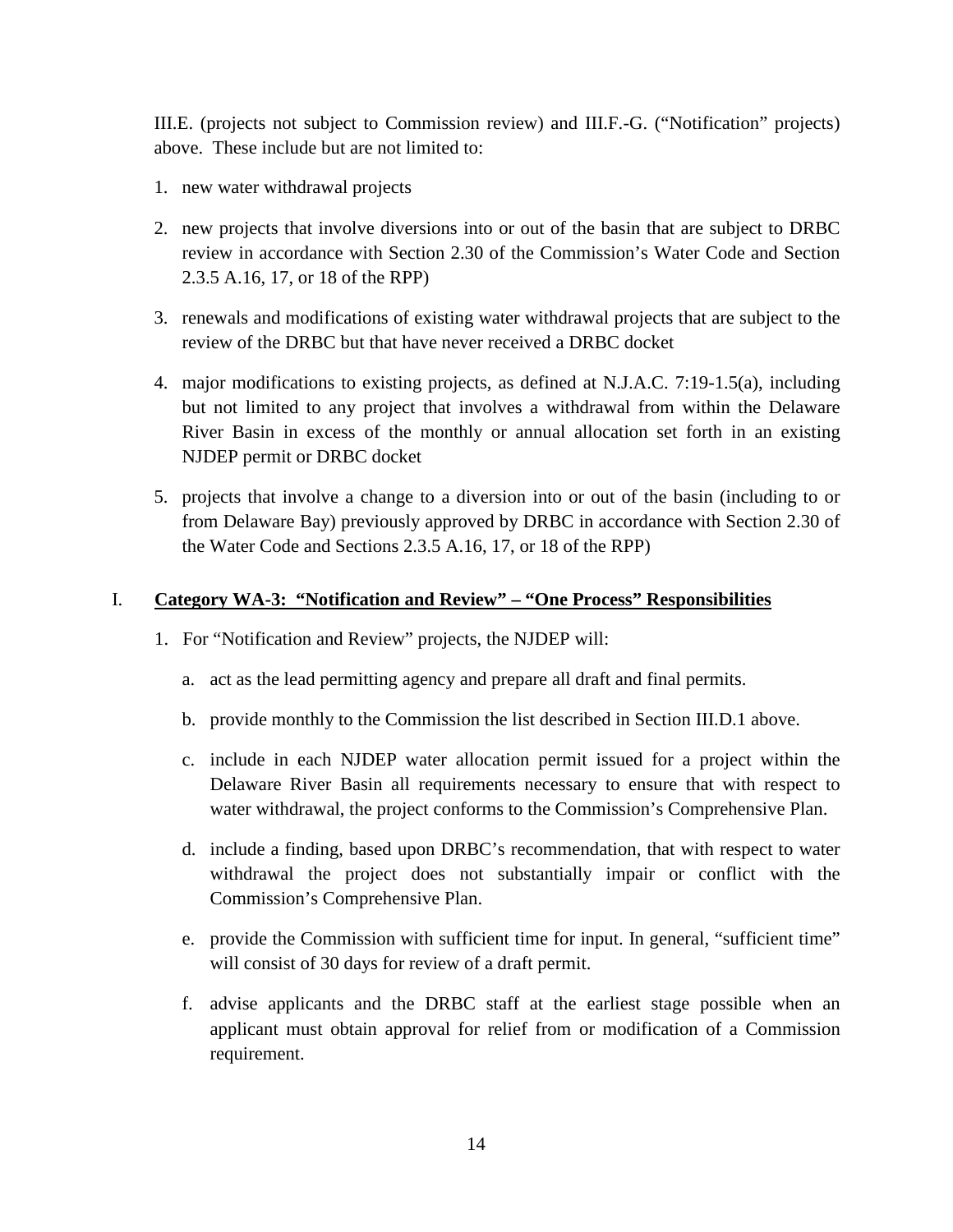- 2. For "Notification and Review" projects, DRBC will:
	- a. within 30 days of receipt of a draft permit from NJDEP, provide NJDEP with comments, including any additional requirements, terms or conditions necessary or appropriate to support a finding that with respect to water withdrawals, diversions or allocations, the project does not substantially impair or conflict with the Commission's Comprehensive Plan.
	- b. provide a written recommendation that, subject to the conditions as set forth in the preceding paragraph, with respect to water withdrawals, diversions or allocations, the project does not substantially impair or conflict with the Commission's Comprehensive Plan.
	- c. determine and advise the NJDEP if a project is required to be incorporated into the Commission's Comprehensive Plan (CP) and undertake the process, including a public hearing and Commission action, for incorporation of projects into the CP as appropriate. Once the Commission has added a project to the CP, the Commission and NJDEP will use the state's water allocation permit as the single permit for all conditions necessary to ensure that water withdrawals do not substantially impair or conflict with the CP.
	- d. provide technical assistance when NJDEP staff requests it
	- e. review and provide NJDEP with the determination regarding requests for relief from or modification of Commission requirements requested in accordance with Section III.I.1.f. above.
- 3. Should the Parties not agree during the review process on any matter material to the finding, the issue will be handled in accordance with the dispute resolution process identified in Section IX.E. of this Agreement.

# **IV. Projects Not Considered to be Wastewater Discharges or Water Withdrawals Within the Scope of this Agreement**

For the following categories or aspects of projects, the Commission conducts no review for conformity with the Commission's Comprehensive Plan, unless review is required by the Executive Director (in accordance with Section 2.3.5 B.18 of RPP) or by the Commission (in response to a federal or state agency request in accordance with Section 2.3.5 C. of the RPP), or unless technical assistance is requested by the state or federal agency:

A. Siting, design and construction of industrial/sanitary landfills.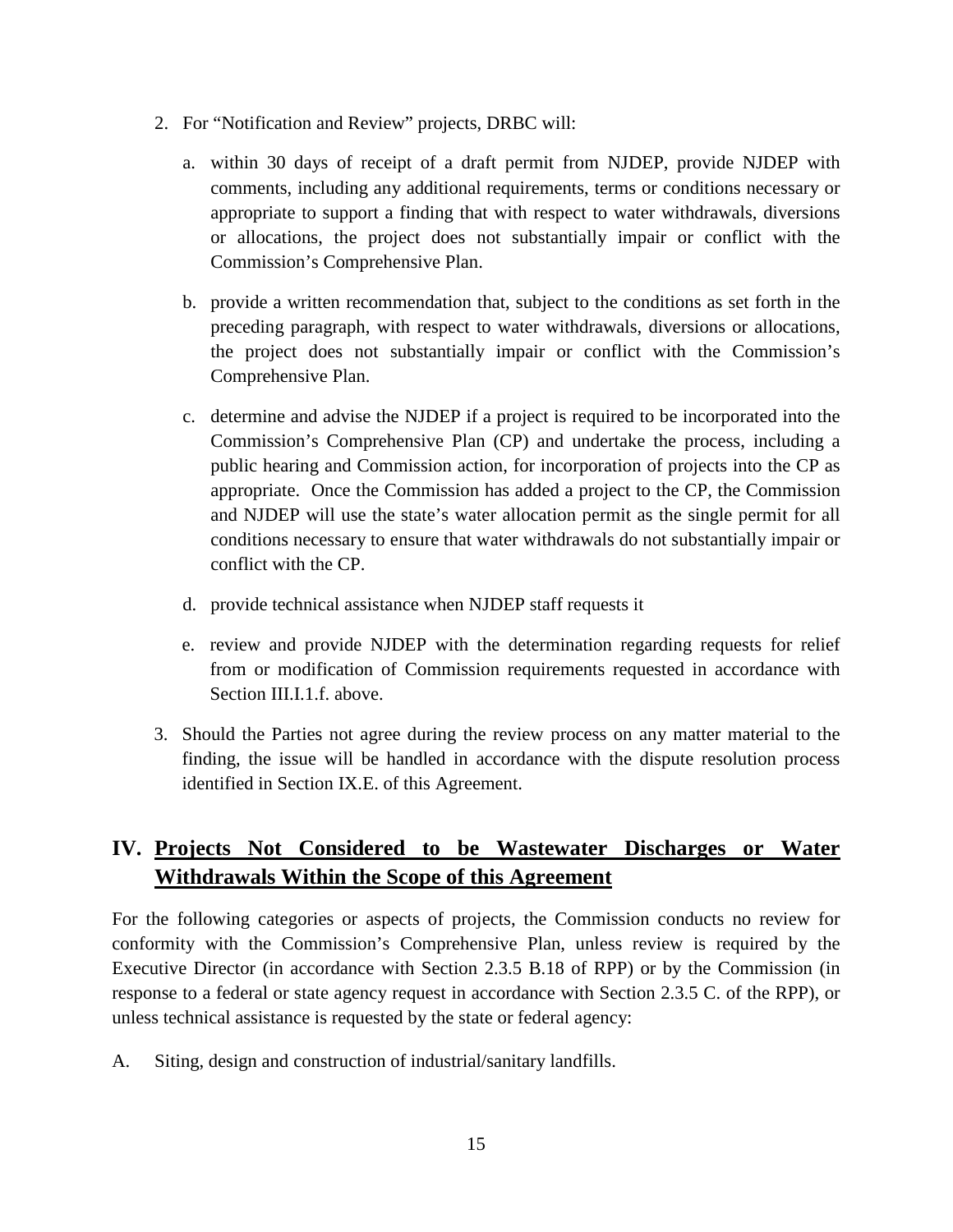B. Electric generation/co-generation facilities designed to consumptively use in excess of 100,000 gpd during any 30 consecutive day period, except where the project involves a new or expanded water withdrawal or discharge.

# **V. Review of General Permits**

- A. Projects eligible for an NJDEP Master General Permit (MGP) and related authorization ("MGP-Authorized Projects") shall not be covered under this Agreement unless and until such time as the Commission, after reviewing the applicable MGPs at the time of MGP renewals by NJDEP or the development of new MGPs, has found and determined that the MGP contains all terms and conditions necessary to ensure that MGP-Authorized Projects do not impair or conflict with the DRBC Comprehensive Plan ("the Section 3.8 Finding and Determination").
- B. The NJDEP will provide DRBC with an opportunity to review and provide input in accordance with procedures outlined in Section II.G. ("Standard Renewals") on the renewal of any NPDES MGPs that could potentially apply to projects that are also subject to DRBC review. It is understood by both parties that depending upon the complexity of the MGP, more than 30 days may be needed for DRBC to review and comment on the new draft MGP.
- C. The NJDEP and the Commission agree that as the resources of each Party permit, the Parties may undertake a review of each existing MGP at any time prior to the time of the MGP renewal, in order for the Commission to provide input and/or make the Section 3.8 Finding and Determination as appropriate.
- D. All NPDES MGPs for which the Commission has made the 3.8 Finding and Determination shall be listed in Appendix D of this Agreement. For all projects authorized by an MGP that has been added to Appendix D, there will be no DRBC review prior to issuance of the authorization by NJDEP.
- E. For projects within the Delaware River Basin that are authorized by an MGP that has not been added to Appendix D, the applicant may still require DRBC approval pursuant to the Compact and existing DRBC rules. The burden shall be on the applicant and/or the DRBC to determine the need for a separate application to DRBC.
- F. NJDEP will provide DRBC with a copy of all MGP authorizations issued within the DRB at the time they are sent to the applicant.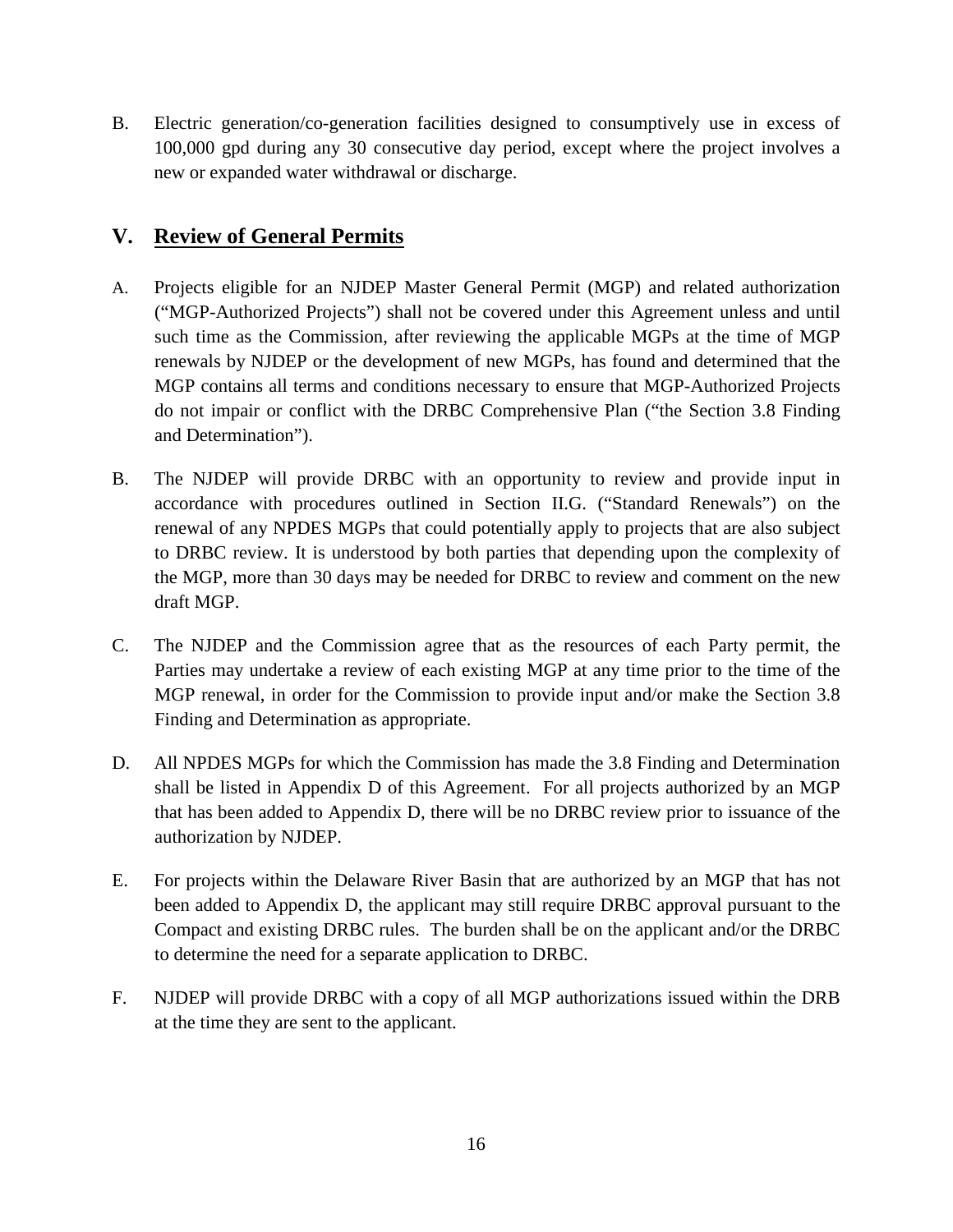# **VI. Separate Action by the Commission**

- A. By means of a docket or resolution following a duly noticed public hearing and those additional consultations and actions required by Section 13.1 of the Compact, the Commission will incorporate into the Comprehensive Plan any new or existing project required by the Compact to be incorporated into such plan.
- B. Water withdrawals from the main stem and Delaware Bay below the Delaware Memorial Bridge or from the tidal portions of tributaries to these waters shall be subject to the full review and decision making by the Commission.
- C. If at any point prior to the issuance of the NJPDES permit or water allocation permit the Executive Director or any Signatory Party determines that a project for which the NJDEP's final action would constitute a decision on behalf of the Commission pursuant to this Agreement should be reviewed and adjudicated by the Commission, the Executive Director will so notify the NJDEP in writing, at which time the project shall be subject to the full review and decision making by the Commission. New Jersey will no longer make a determination on behalf of the Commission in this circumstance.

# **VII. Other Requirements**

#### A. Compliance

- 1. To the extent authorized by state law, NJDEP will be responsible for compliance monitoring and enforcement of all permit standards, terms and, conditions in the single permit including those designed to implement DRBC requirements. Any and all funds secured by NJDEP through an enforcement action shall be payable to the State of New Jersey. As set forth below, NJDEP will notify or consult with DRBC regarding enforcement actions relating to facilities within the Delaware River Basin.
	- a. Notification. NJDEP will notify DRBC of automatic or inspection-based enforcement relating to discharges and water withdrawals included in this agreement within the Delaware Basin.
	- b. Consultation. When NJDEP in its discretion pursues an Administrative Consent Order (ACO) as defined by applicable New Jersey regulations for violation of a DRBC requirement, NJDEP will consult DRBC and will give due consideration to any comment that DRBC furnishes. If the Commission does not respond to NJDEP within two weeks of receipt of such request or draft, then NJDEP at its discretion will proceed with the ACO. NJDEP will bear all costs of enforcement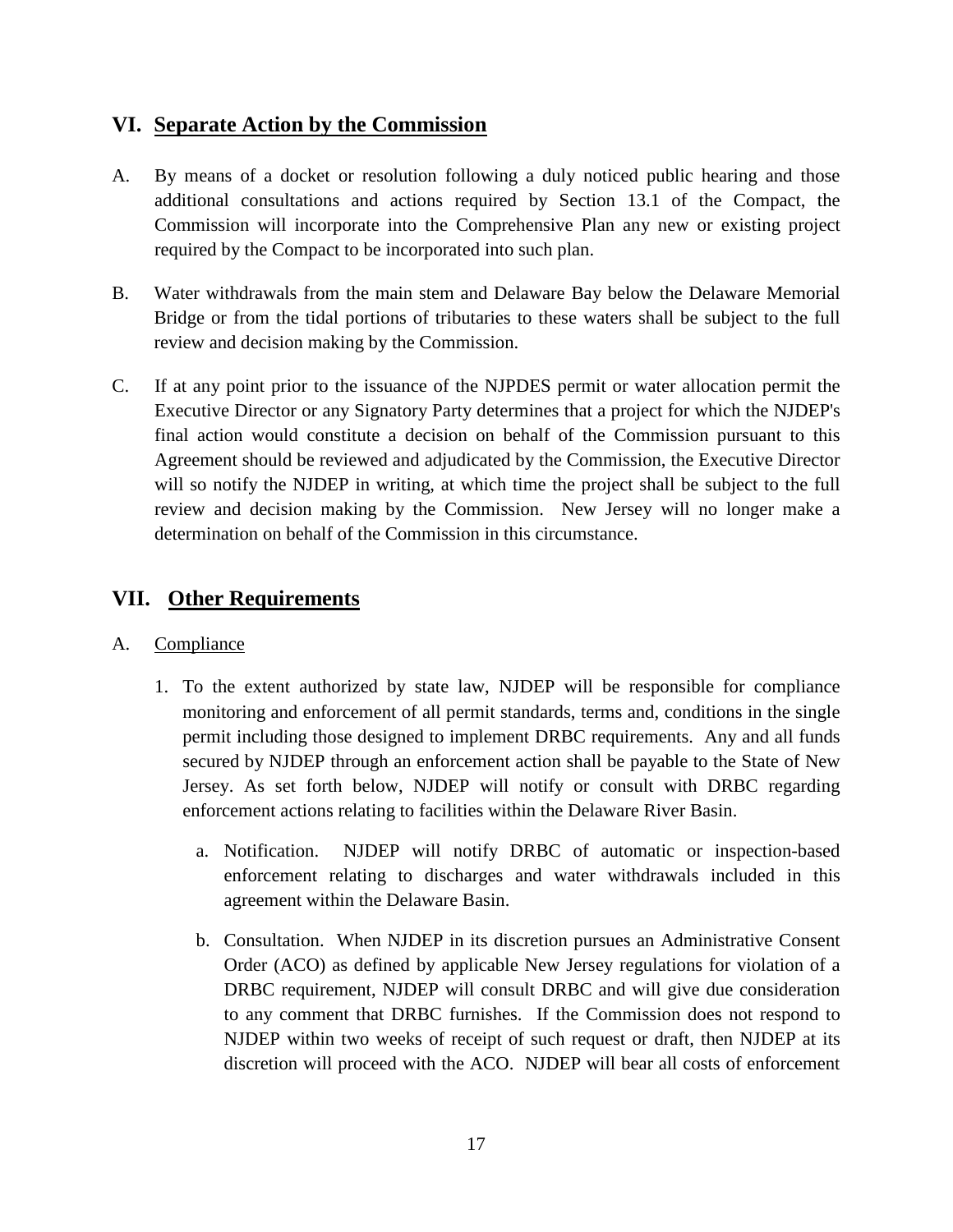and will exercise its discretion in collecting, settling or adjudicating enforcement actions involving facilities within the Delaware River Basin.

2. Nothing in this Agreement limits the Commission's authority under the Compact and Commission regulations to issue an order or orders upon any entity which the Commission determines to be in violation of the Compact or Comprehensive Plan.

#### B. Water Supply and Wastewater Planning

The NJDEP and the Commission agree to confer during the development and amendment of the New Jersey water supply and area wide water quality management plans, including amendments associated with adopted Total Maximum Daily Loads (TMDLs). The NJDEP will copy the Commission on annual updates of the statewide sewer service area maps and permitted surface water dischargers. The Commission may adopt the state and regional water supply and statewide and area wide water quality management plans into the Commission's Comprehensive Plan.

The Commission will not review applications for extensions to existing water distribution and wastewater collection systems not involving service area changes.

# **VIII. NJ Demonstration Program**

- A. Purpose. The NJ Demonstration Program is an opportunity for NJDEP and DRBC to begin the coordinated review process described in this Agreement while the Commission proceeds with formal rulemaking to provide for such process.
- B. Eligible Projects. DRBC and NJDEP will jointly determine a list of pilot projects based on in-house applications for new or renewing wastewater discharge projects to proceed under the NJ Demonstration Program. The review of such projects will conform to the procedures described herein at Section II.G. (for "Standard Renewals") and II.I. (for "Other Wastewater Discharge Projects").
- C. Approval. If a project reviewed under the NJ Demonstration Program reaches the DRBC or NJDEP approval stage before DRBC has adopted a final rule providing for the One Process/One Permit Program, then NJDEP and DRBC will work collaboratively and cooperatively to:
	- 1. Obtain a finding, based upon action by the Commission, that the project does not impair or conflict with the DRBC Comprehensive Plan ("the Section 3.8 Finding and Determination") before the NJDEP issues the final permit
	- 2. Include the finding along with other DRBC input to support the finding and all other NJDEP terms and conditions into a single NJPDES permit.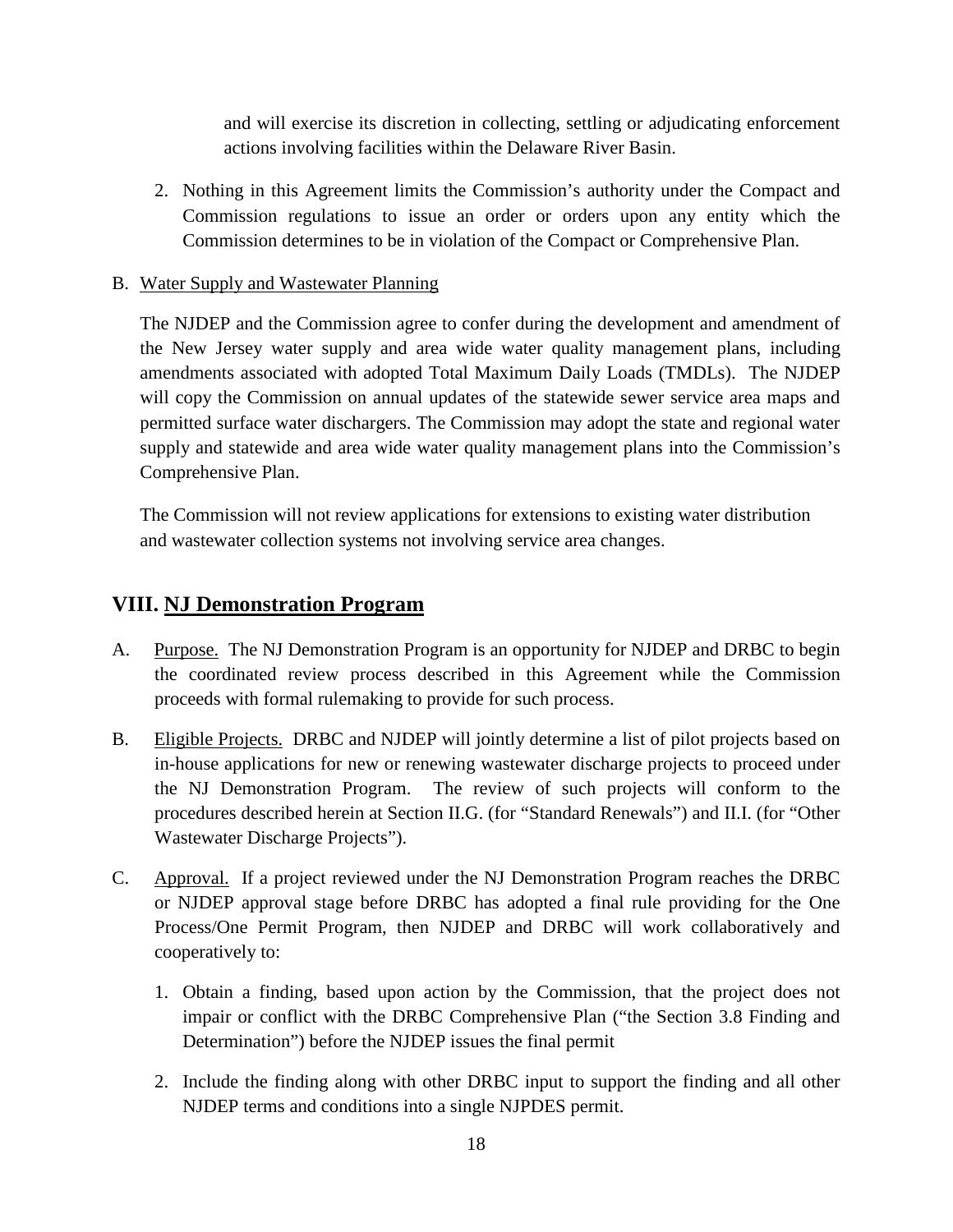- 3. NJDEP and DRBC reserve the right to issue separate approval or decision actions during the demonstration period, if required, at the discretion of either party.
- D. Term of Demonstration Program
	- 1. The Demonstration Program will end and Section VIII of this agreement will terminate on the effective date of new DRBC rules for the One Process/One Permit Program; provided however, that
	- 2. if new rules for One Process/One Permit Program have not yet been promulgated, the Demonstration Program will end on January 1, 2016 or when eight (8) demonstration project applications have been processed under the program, whichever is later.
	- 3. If the Demonstration Program ends without new One Process/One Permit rules in effect, the Parties may:
		- a. jointly agree to extend the demonstration period to allow more time for DRBC to promulgate new One Process/One Permit rules; or
		- b. work collaboratively and in good faith to amend or terminate this Agreement and to develop an alternative long-term cooperative agreement to meet goals similar to those outlined in this Agreement.

# **IX. Administrative Provisions**

- A. Amendment. This Agreement may be amended by the mutual written agreement of both parties.
- B. Project Review Fees. Unless and until the Commission adopts a new fee schedule, any project subject to this Agreement in project categories WW2, WW3, and WA3, will be subject to the applicable fee(s) set forth in DRBC Resolution No. 2009-2, which is posted on the Commission's website at [http://www.state.nj.us/drbc/library/documents/Res2009-](http://www.state.nj.us/drbc/library/documents/Res2009-2.pdf) [2.pdf](http://www.state.nj.us/drbc/library/documents/Res2009-2.pdf). NJDEP fees likewise remain unchanged by this Agreement.
- C. Termination on Written Notice. This Agreement may be terminated by either the NJDEP Commissioner or the Commission upon thirty days (30) written notice to the other Party.
- D. Reservation of Authority. The Commission and the NJDEP have and may exercise their independent authorities under their respective statutes and regulations to take appropriate actions to ensure compliance with the terms and conditions of their respective decision making documents and regulations.
- E. Dispute Resolution. The Commission's Water Resources Management Branch Manager and the NJDEP's appropriate Division Director will work together to resolve any issues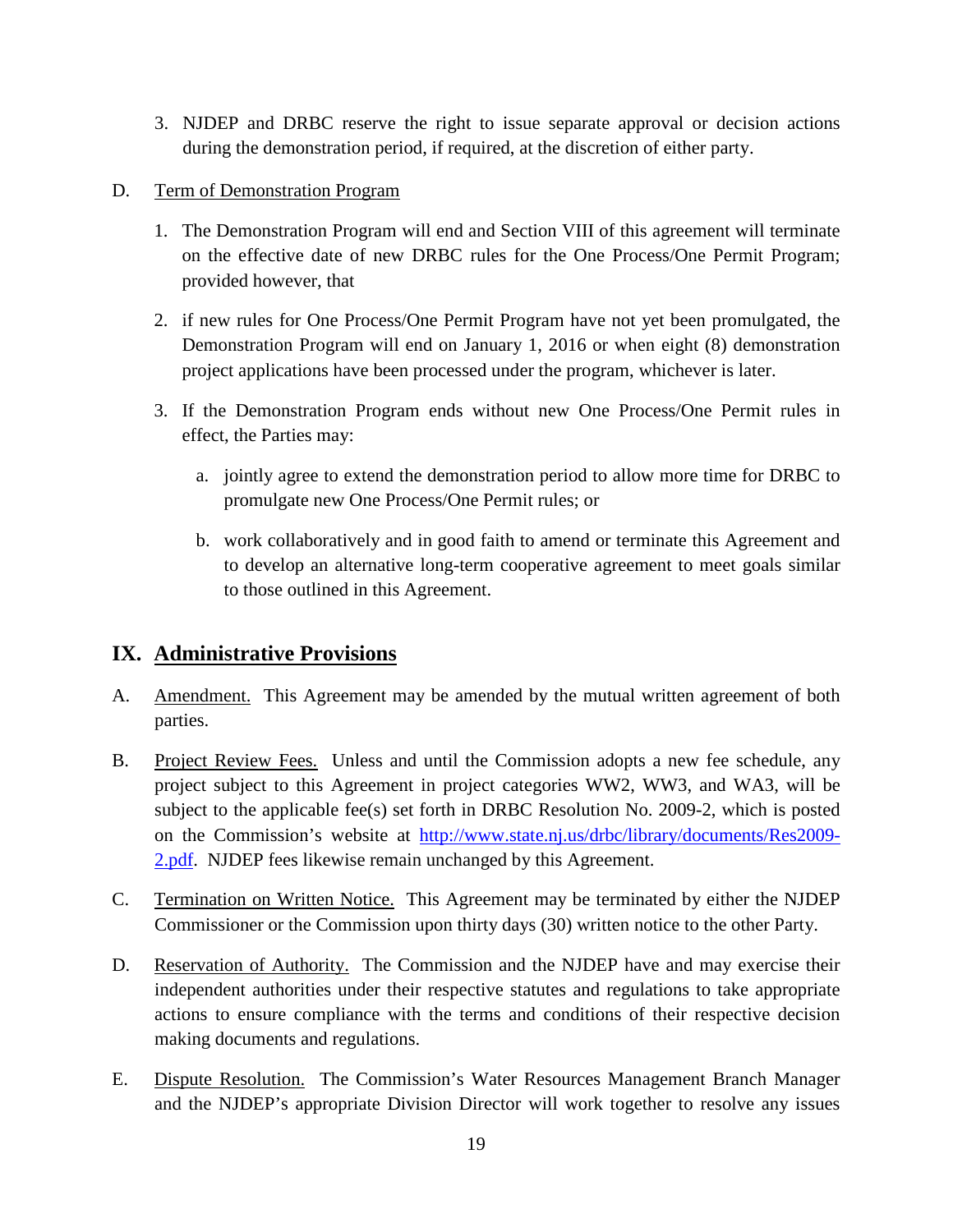regarding a subject project. If the issues cannot be resolved, such issues will be elevated to the Executive Director and the state's DRBC Commissioner before the permit is released for public comment or before the permit is issued, depending upon the stage at which DRBC comment is solicited under this Agreement. If the Parties are unable to agree, then each will issue an approval instrument or other determination.

- F. No Third-Party Rights or Enforceability. This Agreement does not create any rights in any person or entity not a party hereto and is not enforceable except by the NJDEP or the Commission.
- G. Severability/Waiver. All agreements and covenants contained herein are severable, and in the event any of them shall be held to be invalid by a competent court, this Agreement shall be interpreted as if such invalid agreements or covenants were not contained herein. Should one or more covenants or conditions be waived by either party, such waiver shall not be deemed to waive or render unnecessary the consent or approval of the waiving party to or of any subsequent similar act by the other party.
- H. Choice of Law. This Agreement is being executed and is intended to be performed in the State of New Jersey, and as to all aspects of this Agreement that are within the scope of state law, shall be governed in all respects by the laws of the State of New Jersey.
- I. Entire Agreement. The Agreement contains all the terms and conditions agreed upon by the Parties and supersedes all other negotiations, representations, and understandings of the Parties, oral or otherwise, regarding the subject matter of the Agreement. The Agreement represents the entire agreement between the Parties; all negotiations, oral agreements and understandings are merged herein.
- J. Binding Effect. All the terms, conditions, and covenants to be observed and performed by the Parties shall be applicable to and binding upon their several successors and assigns, as the case may be.
- K. Authority. By the signatures below, the Parties execute the Agreement and confirm that they are mutually bound by and fully authorized and empowered to enter into and bind their organization by all provisions contained herein.
- L. Effective Date. This Agreement shall take effect on the date of execution by the last signing Party.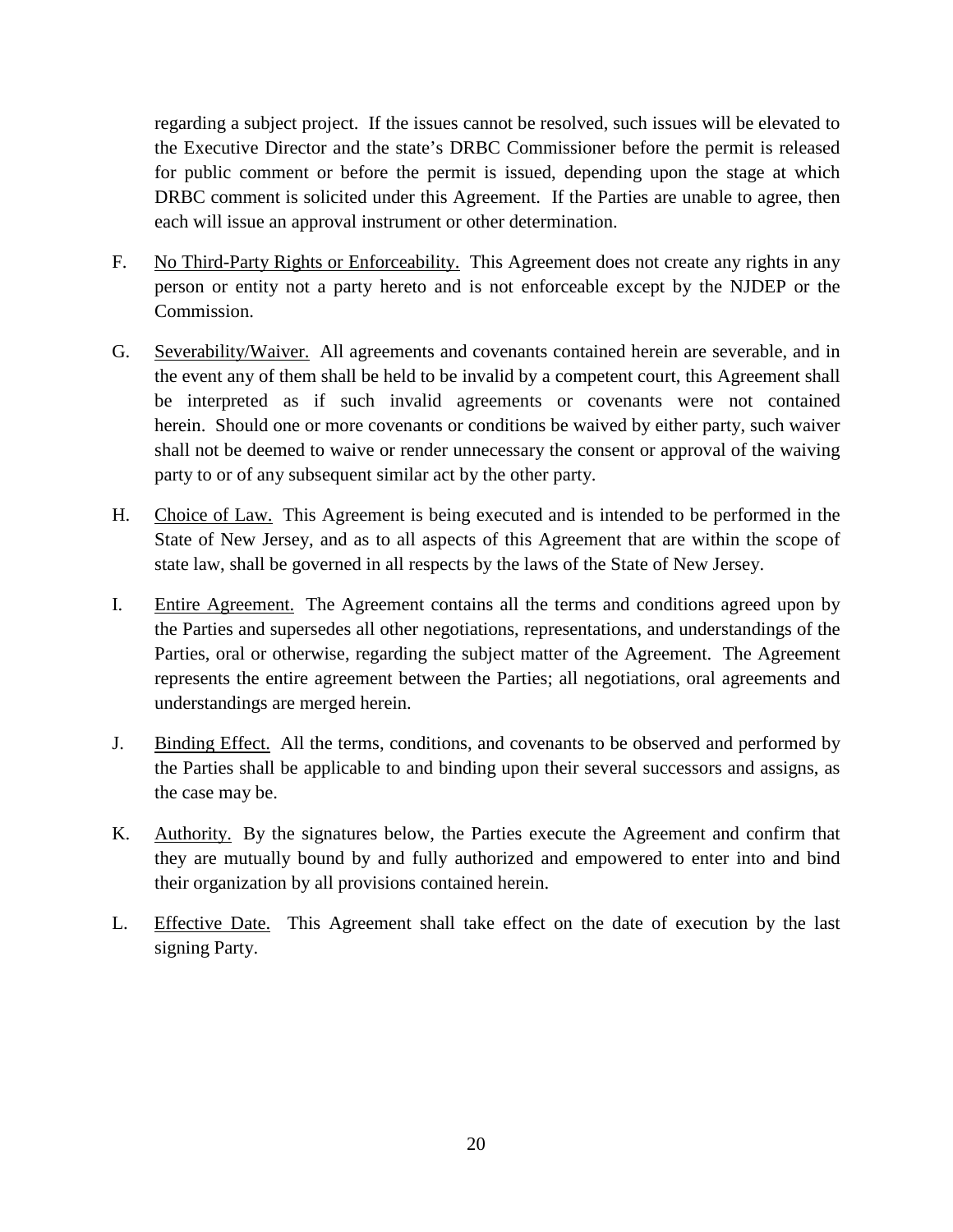IN WITNESS thereof, the Commission, through its duly authorized Executiyé Director, and NJDEP, through its Commissioner, as authorized by the Compact and the laws of the signatory party, have executed this Agreement by affixing their respective signatures thereto:

Steve J. Tambini, P.E., Executive Director Delaware River Basin Commission

 $12015$  $3|24|$ Date

Bob Martin, Commissioner New Jersey Department of Environmental

Protection Date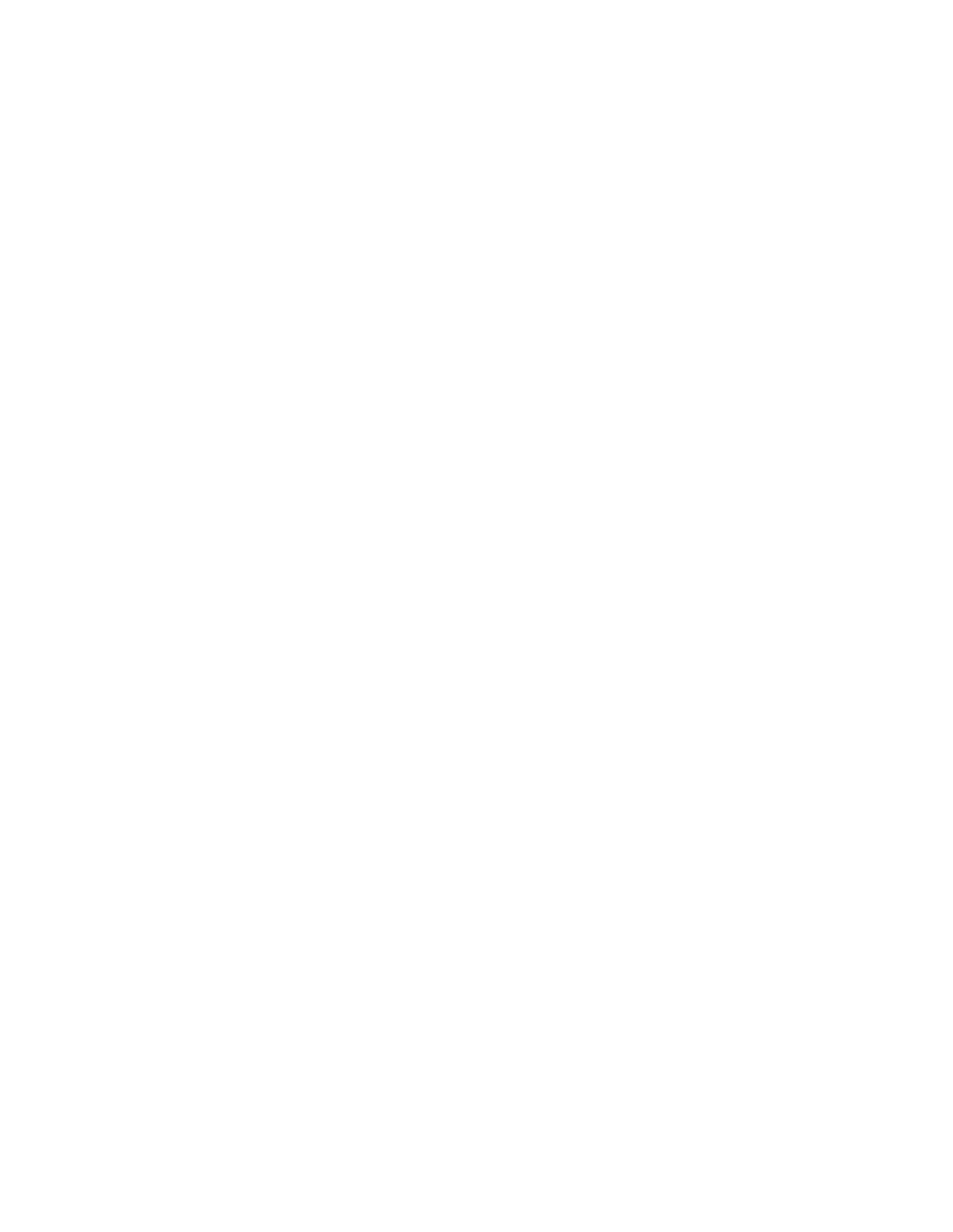# **APPENDIX A – Wastewater Program - Specific Implementation Procedures**

| <b>Technical Topic</b>                                    | <b>Implementation Agreement</b>                                                                                                                                                                                                                                                                                                                                                                                                                                                                                                                                                                 |
|-----------------------------------------------------------|-------------------------------------------------------------------------------------------------------------------------------------------------------------------------------------------------------------------------------------------------------------------------------------------------------------------------------------------------------------------------------------------------------------------------------------------------------------------------------------------------------------------------------------------------------------------------------------------------|
| <b>Substantial Alterations or Additions</b><br>(SPW only) | SPW requirements must be considered in project<br>design when a project involves either (a) increases<br>in the effluent flow or pollutant load established by<br>the NJPDES permit or DRBC docket that was in<br>effect at the time of SPW designation; or (b)<br>"Substantial Alterations or Additions" (SAA) as<br>defined in the DRBC Water Quality Regulations.<br>(For complete definition of SAA, see Appendix B.)<br>DRBC modelers will develop the SPW effluent<br>requirements* and NJDEP will include them in its<br>NJPDES permits if they are more stringent than<br>NJDEP limits. |
|                                                           | *DRBC provides SPW effluent limits for<br>wastewater treatment facilities required to meet<br>SPW no measurable change requirements for<br>Ammonia (NH3-N), Dissolved Oxygen, Fecal<br>Coliform, Nitrate (NO3-N), Total Nitrogen, Total<br>Phosphorous and Total Suspended Solids in the<br>Lower Delaware River SPW and for BOD5, Fecal<br>Coliform, Ammonia + Ammonium, Total Kjeldahl<br>Nitrogen, Nitrite+ Nitrate and Total Phosphorous in<br>the Upper and Middle Delaware River SPW.                                                                                                     |
|                                                           | <b>SPW Mixing Zone Analysis:</b><br>For discharges within the drainage area of waters<br>designated by the Commission as SPW and the<br>tributaries thereto, the NJDEP or the permittee may<br>request that DRBC staff perform a mixing zone<br>analysis when the discharge is new or is an existing<br>discharge subject to the requirement for "No<br>Measurable Change to Existing Water Quality" or<br>when an increased flow or load or "Substantial<br>Alterations or Additions" are proposed.                                                                                            |
|                                                           | In the event that the time for DRBC's SPW review<br>and analysis exceeds 6 months after NJDEP notifies<br>DRBC of its receipt of a technically complete<br>application, the NJDEP will consult with DRBC to<br>determine next steps. NJDEP may, at its discretion,<br>issue a NJPDES permit renewing the conditions of<br>approval for the existing facilities, with a re-opener                                                                                                                                                                                                                |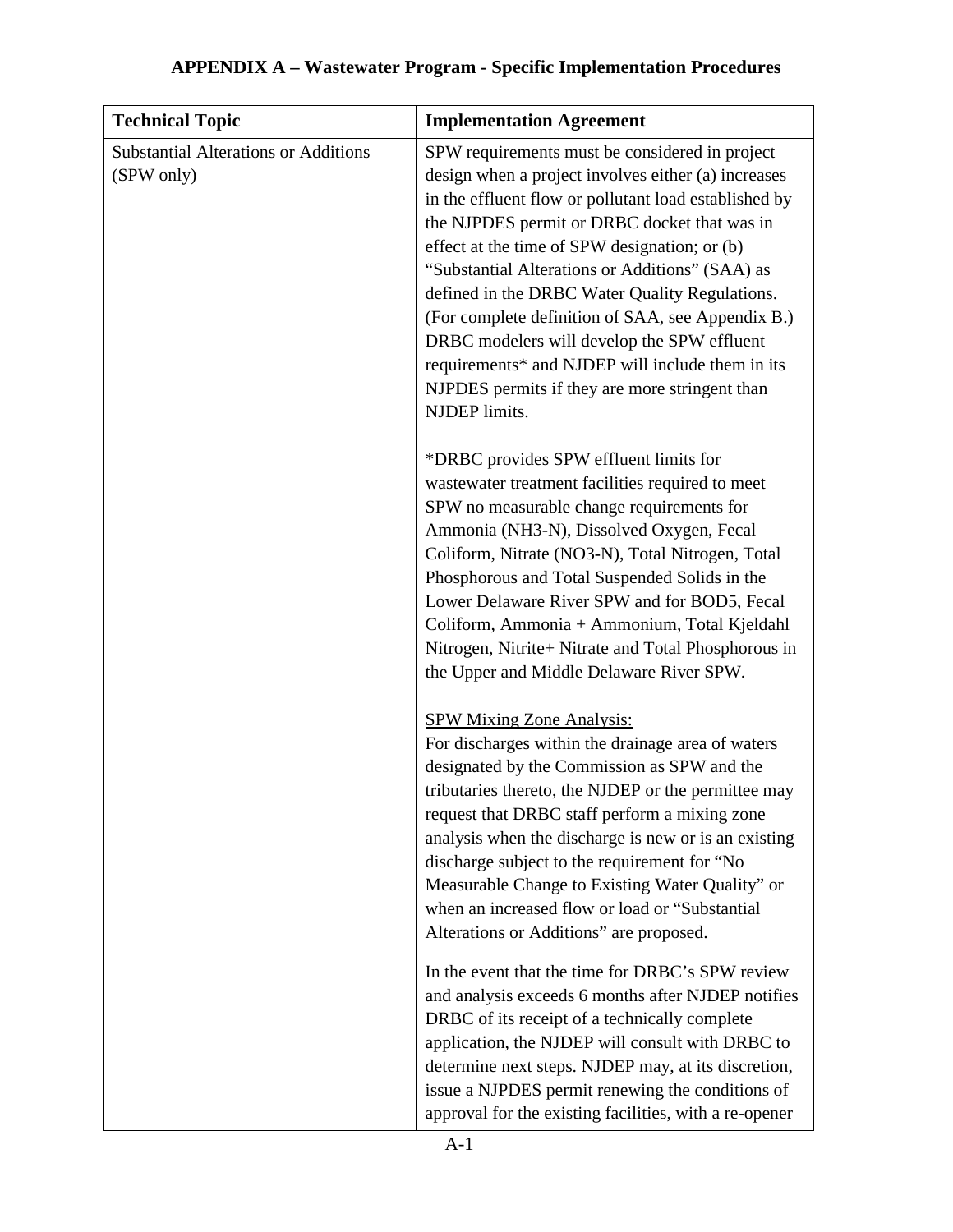| <b>Technical Topic</b>           | <b>Implementation Agreement</b>                                                                                                                                                                                                                                                                                                                                                                                                                                                                                                                                                                                                                                                                                                                                                                                                                                                                                                       |
|----------------------------------|---------------------------------------------------------------------------------------------------------------------------------------------------------------------------------------------------------------------------------------------------------------------------------------------------------------------------------------------------------------------------------------------------------------------------------------------------------------------------------------------------------------------------------------------------------------------------------------------------------------------------------------------------------------------------------------------------------------------------------------------------------------------------------------------------------------------------------------------------------------------------------------------------------------------------------------|
|                                  | clause to approve the SAA and associated SPW<br>requirements at a future date.                                                                                                                                                                                                                                                                                                                                                                                                                                                                                                                                                                                                                                                                                                                                                                                                                                                        |
| <b>Import/Export Regulations</b> | The existing rules at Section 2.30 of the Water Code<br>and Sections 2.3.5 A. 16-18 of the RPP require that<br>the Commission approve and incorporate into the<br>CP imports and exports of water and wastewater for<br>amounts of 50,000 gallons a day or more (as a daily<br>average) for wastewater and 100,000 gallons per day<br>or more (as a daily average) for water.                                                                                                                                                                                                                                                                                                                                                                                                                                                                                                                                                         |
|                                  | Within 30 days of the DRBC's receipt of an NJDEP<br>pre-draft permit, DRBC will identify and provide to<br>the NJDEP the water and wastewater requirements<br>for inclusion in the NJDEP permit. In-basin effluent<br>limitations will be adjusted by subtracting 100% of<br>the imported load (lbs./day) from the in-basin<br>allocation. In Zones 2-5, percent removal of<br>BOD20, as provided in the DRBC's "Status of<br>Wasteload Allocations" will also be required.                                                                                                                                                                                                                                                                                                                                                                                                                                                           |
| Mixing Zone Review               | DRBC requirements apply to discharges to the main<br>stem Delaware River, Estuary and Bay (Water<br>Quality Zones $2 - 6$ ; the more stringent of NJDEP<br>and DRBC requirements apply in the tidal portions<br>of the tributaries. DRBC will take the lead in<br>developing mixing zone requirements and the<br>dilution factor for discharges to Zones 2-6 and the<br>tidal portions of the tributaries. NJDEP will include<br>these requirements in the NJPDES permit as<br>appropriate. DRBC technical assistance may<br>require interfacing with the applicant and the<br>applicant's consultant in determining the size of the<br>mixing zone and the dilution factor for acute toxicity<br>and TDS.<br>Applicants may choose to apply to the DRBC for an<br>Alternative Mixing Zone (AMZ) determination<br>under the DRBC Water Quality Regulations. DRBC<br>will provide the determination to the applicant and<br>the NJDEP. |
|                                  | In the event that the time for DRBC's review and<br>analysis for a mixing zone, dilution factor or an<br>AMZ exceeds 6 months after NJDEP notifies DRBC<br>of its receipt of a technically complete application,                                                                                                                                                                                                                                                                                                                                                                                                                                                                                                                                                                                                                                                                                                                      |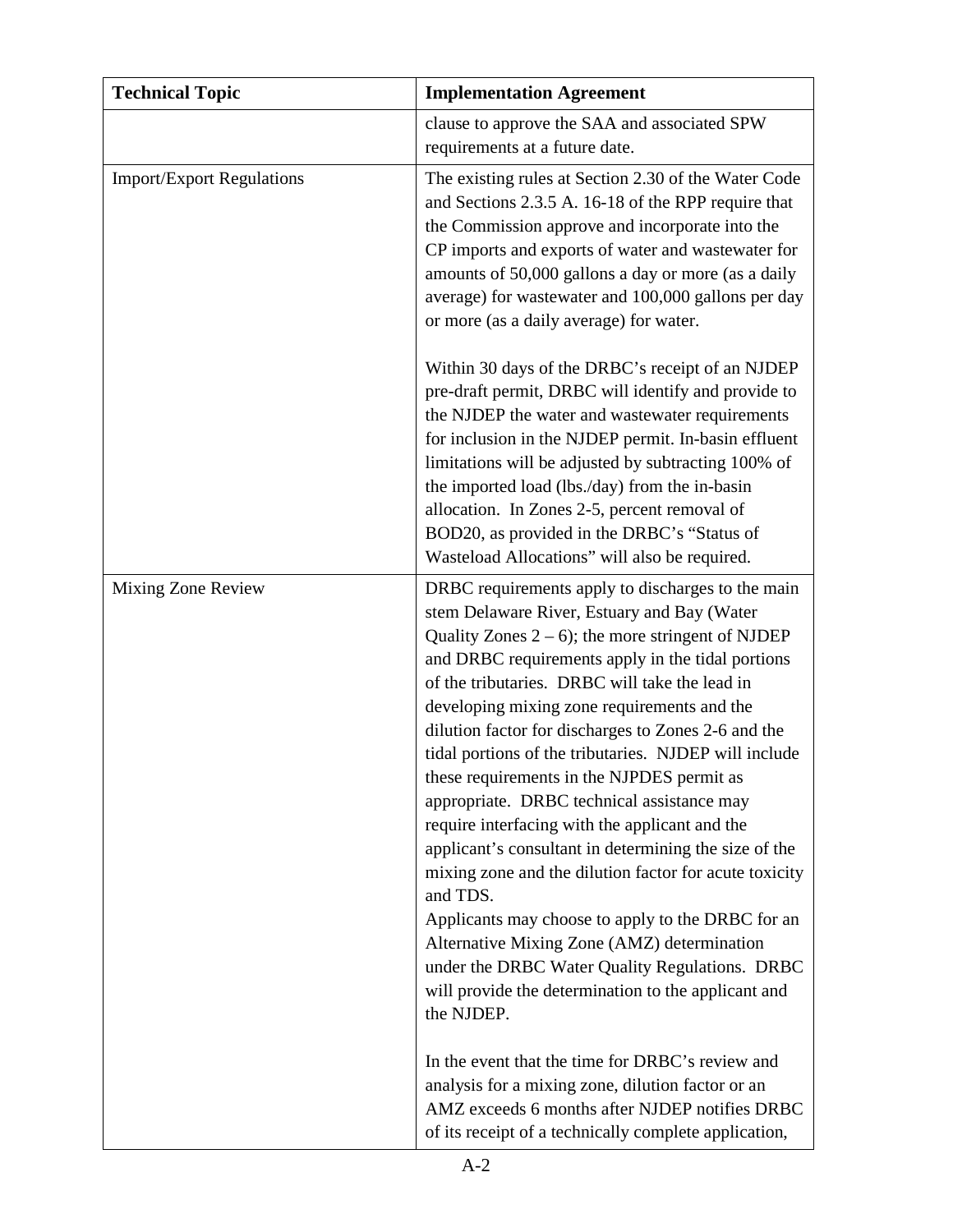| <b>Technical Topic</b>        | <b>Implementation Agreement</b>                                                                                                                                                                                                                                                                                                                                                                                                                                                                                                                                                                                                                                                                                                                          |
|-------------------------------|----------------------------------------------------------------------------------------------------------------------------------------------------------------------------------------------------------------------------------------------------------------------------------------------------------------------------------------------------------------------------------------------------------------------------------------------------------------------------------------------------------------------------------------------------------------------------------------------------------------------------------------------------------------------------------------------------------------------------------------------------------|
|                               | the NJDEP will consult with DRBC to determine<br>next steps. NJDEP may, at its discretion, issue a<br>NJPDES permit renewing the conditions of approval<br>for the existing facilities, with a re-opener clause to<br>include, as appropriate, a mixing zone, dilution<br>factor or an AMZ at a future date.                                                                                                                                                                                                                                                                                                                                                                                                                                             |
| <b>Total Dissolved Solids</b> | DRBC's basin-wide effluent limit of 1000 mg/L will<br>be included in NJPDES permits, except that if an<br>applicant requests an alternate TDS limit, DRBC<br>staff will review and develop an alternate limit (a<br>"TDS Determination"), consistent with DRBC<br>regulations. In the event that there are no available<br>effluent data for TDS, NJDEP will allow for a<br>maximum of five years of data collection prior to<br>imposing a TDS requirement.                                                                                                                                                                                                                                                                                             |
| CBOD <sub>20</sub>            | DRBC will establish CBOD20 allocations and<br>percent removal requirements as provided in the<br>DRBC's "Status of Wasteload Allocations" for<br>discharges to Water Quality Zones $2 - 5$ and the<br>tidal portions of the tributaries, and NJDEP will<br>include these in its NJPDES permits.                                                                                                                                                                                                                                                                                                                                                                                                                                                          |
| Color                         | DRBC regulations provide for a color limit of 100<br>PtCoU. If an applicant demonstrates the need for a<br>higher limit, DRBC will provide a determination<br>establishing an alternate limit consistent with<br>Section 4.30.5 of the WQR. NJDEP will include the<br>determination in its NJPDES permits.                                                                                                                                                                                                                                                                                                                                                                                                                                               |
| Temperature                   | DRBC will provide NJDEP with heat dissipation<br>areas and associated temperature limits for certain<br>power plants discharging to the main stem Delaware<br>River or tidal portions of tributaries (DRBC Water<br>Quality Zones 2-6) thereto, including: PSEG's<br>Mercer, Hope Creek and Salem plants and the<br>Chemours (formerly Dupont) Deepwater plant.<br>DRBC staff is also developing draft amendments to<br>the WQR to provide for deference to Section $316(a)$<br>variances approved by NJDEP. (In the absence of<br>the rule change, the NJDEP will continue to issue<br>NJPDES permits in accordance with federal and<br>state rules and DRBC will continue to issue dockets<br>in accordance with the Compact and DRBC<br>regulations.) |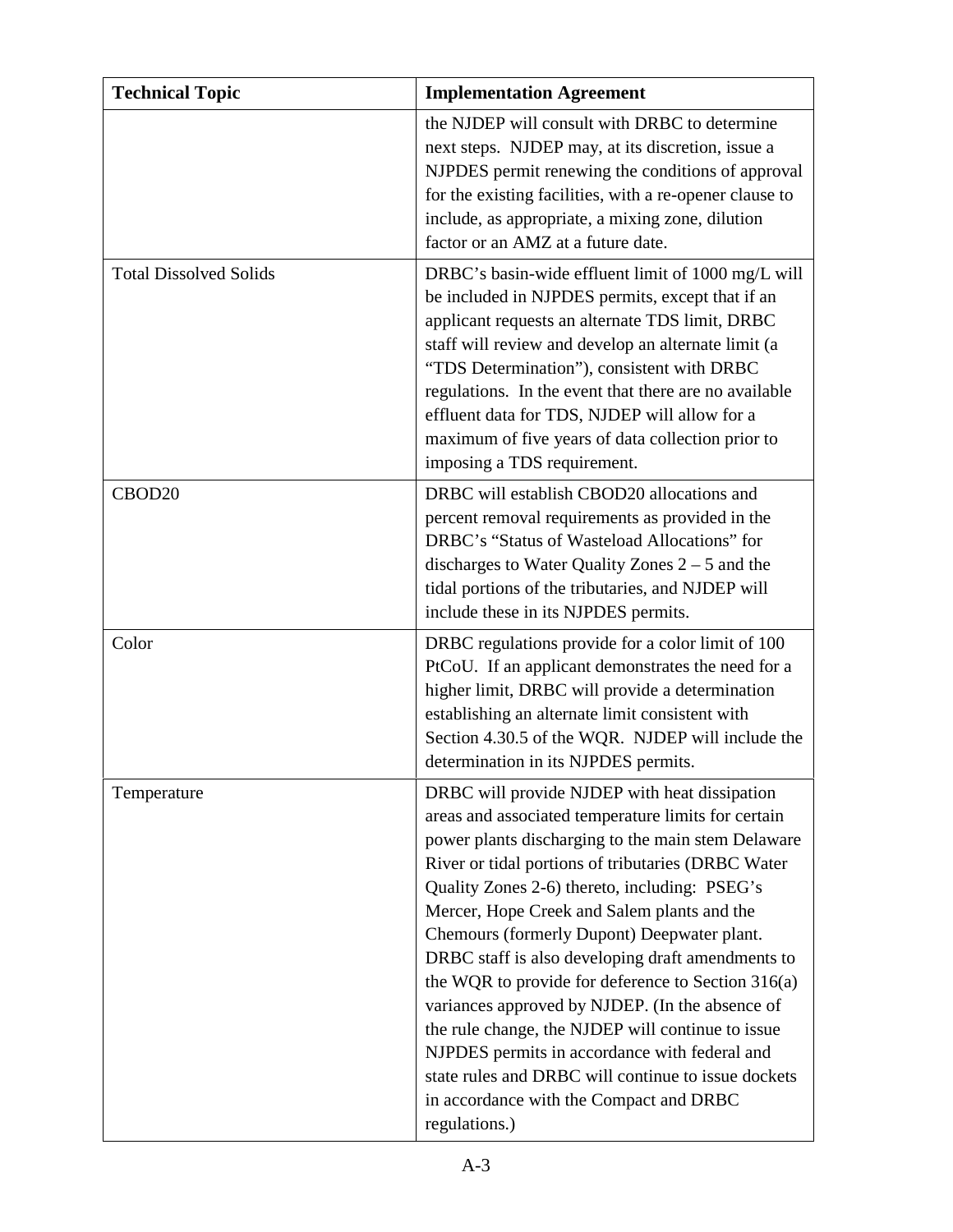| <b>Technical Topic</b>        | <b>Implementation Agreement</b>                                                                                                                                                                                                                                                                                                                                                                                                                  |
|-------------------------------|--------------------------------------------------------------------------------------------------------------------------------------------------------------------------------------------------------------------------------------------------------------------------------------------------------------------------------------------------------------------------------------------------------------------------------------------------|
|                               | In the event that the time for DRBC's review and<br>analysis exceeds 6 months after NJDEP notifies<br>DRBC of its receipt of a technically complete<br>application, the NJDEP will consult with DRBC to<br>determine next steps. NJDEP may, at its discretion,<br>issue a NJPDES permit renewing the conditions of<br>approval for the existing facilities, with a re-opener<br>clause to include the heat dissipation area at a future<br>date. |
| Whole Effluent Toxicity (WET) | NJDEP will assign WET limits in accordance with<br>NJDEP and DRBC Water Quality Regulations and<br>EPA guidance. The most sensitive species will be<br>utilized in the monitoring requirements. Dual<br>species (fish and invertebrate) testing will be<br>required at least every 10 years to confirm the most<br>sensitive species. DRBC will provide input as<br>necessary in accordance with Section II.G.-I.<br>above.                      |
| <b>Toxic Limits</b>           | NJDEP will assign limits for toxics criteria in<br>accordance with Commission's Water Quality<br>Regulations and EPA TSD guidance and applicable<br>state regulations.                                                                                                                                                                                                                                                                           |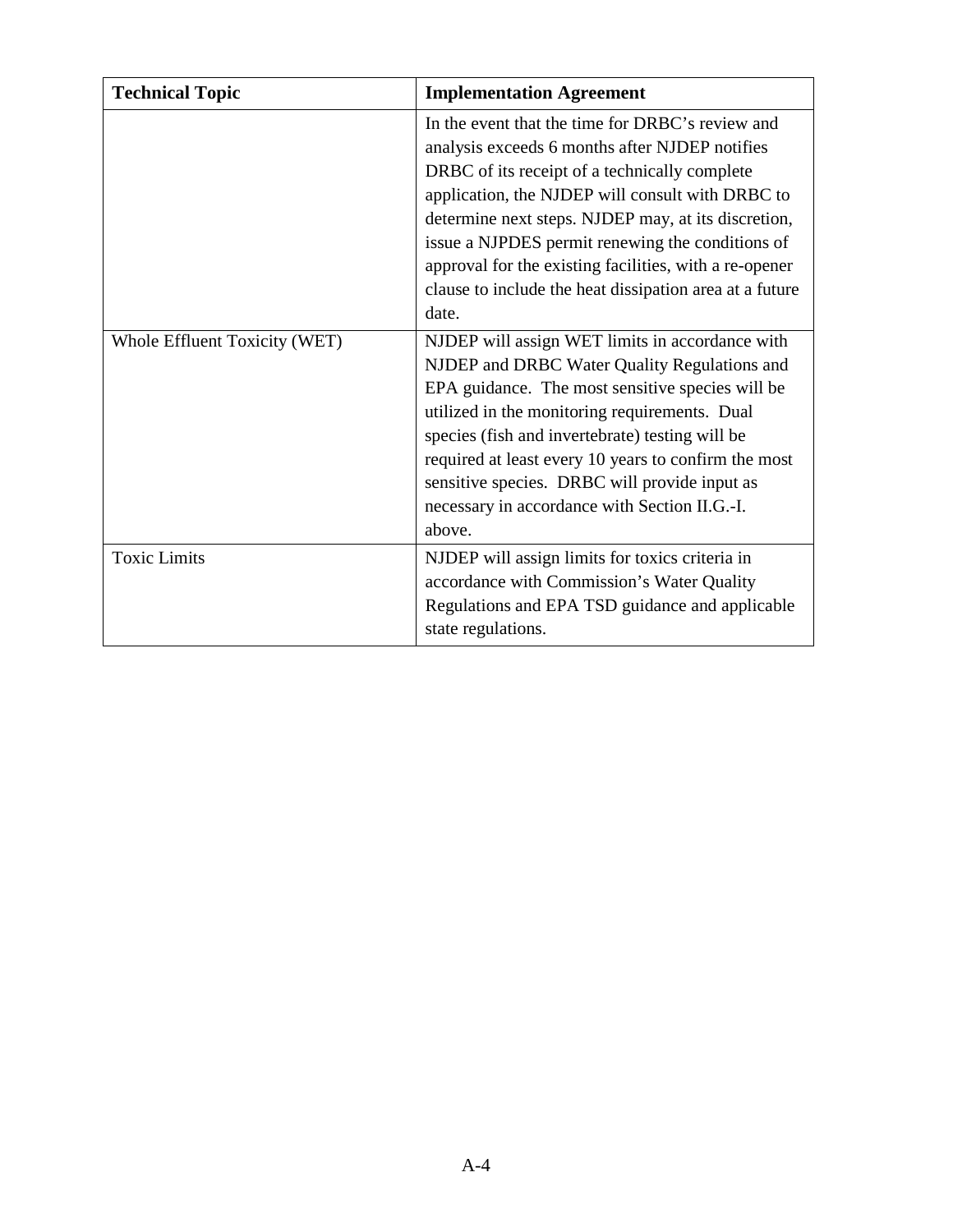#### **APPENDIX B: Excerpt from: ADMINISTRATIVE MANUAL – PART III WATER QUALITY REGULATIONS, With Amendments through December 4, 2013, 18 CFR Part 410, (FR Mar 2014)**

#### **ARTICLE 3**

#### **WATER QUALITY STANDARDS FOR THE DELAWARE RIVER BASIN [COMPREHENSIVE PLAN, SECTION X]**

#### **Section 3.10 Basinwide Surface Water Quality Standards.**

\* \* \* \* \*

#### 3.10.3 **Stream Quality Objectives.**

A. **Antidegradation of Waters.**

\* \* \* \* \*

- 2. **Special Protection Waters**.
	- a. Definitions

\* \* \* \* \*

16) "Substantial Alterations or Additions" are those additions and alterations resulting in: (a) a complete upgrade or modernization of an existing wastewater treatment plant, including substantial replacement or rehabilitation of the existing wastewater treatment process or major physical structures such as headworks, settling tanks, and biological/chemical treatment and filtration tanks, whether conducted as a single phase or a multiphased project or related projects; or (b) a new load or increased flow or loading from an existing facility that was not included in a NPDES permit or docket effective on the date of SPW designation. Among other projects, modifications made solely to address wet weather flows; and alterations that are limited to changes in the method of disinfection and/or the addition of treatment works for nutrient removal are not deemed to be "Substantial Alterations or Additions."

\* \* \* \* \*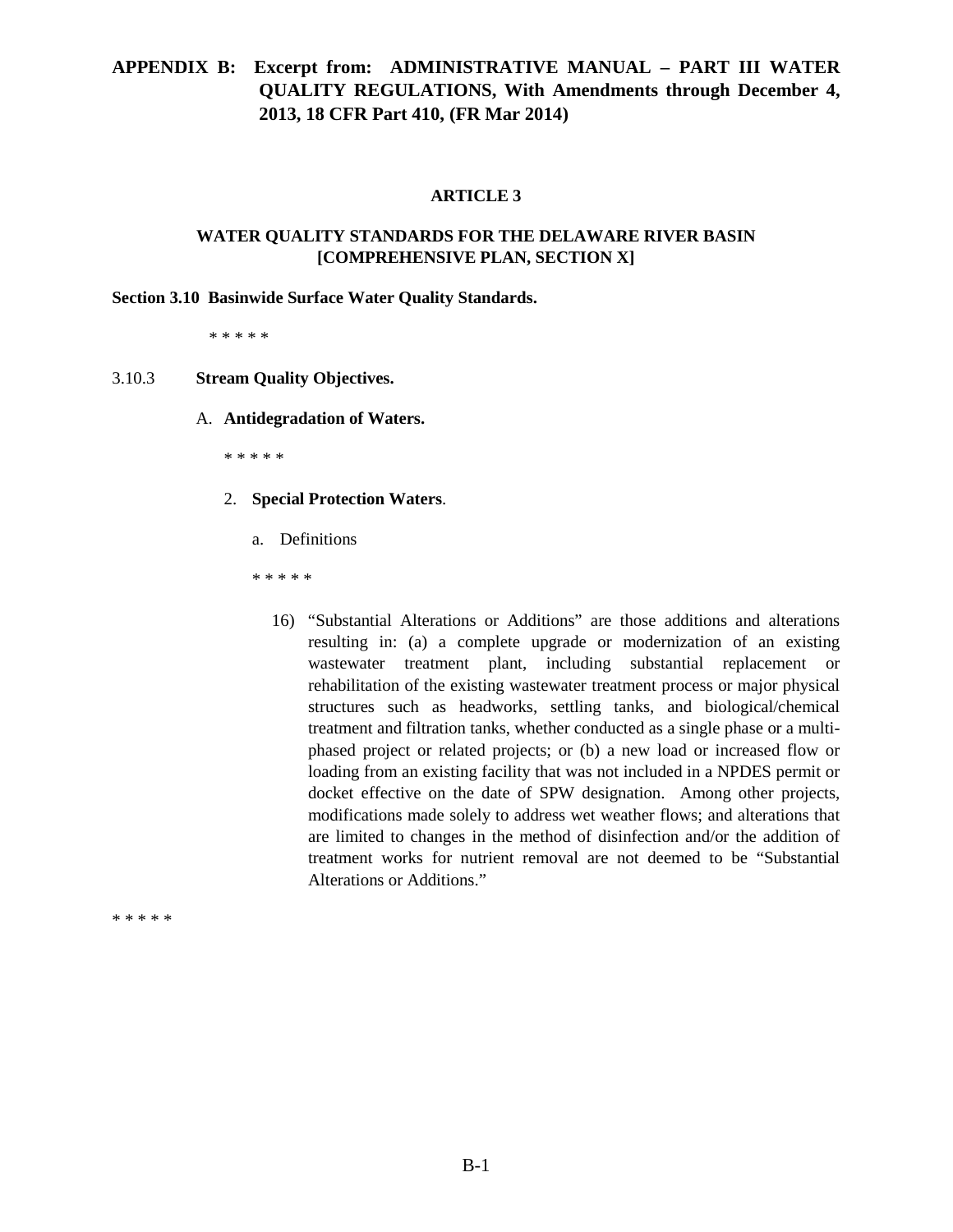# **APPENDIX C: List of DRBC Waivers/Variances from Stream Quality Objectives and Effluent Limitations**

NJDEP will advise applicants and the DRBC staff at the earliest stage possible when an applicant must apply for and obtain approval from the Commission for relief from or modification of a Commission requirement. Such instances include but are not limited to the following:

- 1. approval for exportation of wastewater from or importation of wastewater to the basin in accordance with Sections 2.3.5 A.16 and 2.3.5 A.18 of the RPP and Section 2.30 of the Water Code.
- 2. determination in accordance with Section 2.3.5 A.19 of the RPP that a project otherwise subject to review is short-term or temporary and will have no substantial impact on water resources of the basin.
- 3. waiver of a rule by the Commission for good cause shown, in accordance with Section 2.9.3 of the RPP.
- 4. TDS determination in accordance with Section 3.10.4 D.2. of the WQR
- 5. alternative mixing zone for a toxic pollutant in accordance with Section 4.20.5 A.1.f. of the WQR.
- 6. color variance in accordance with Section 4.30.5 A.2.c. of the WQR
- 7. temperature variance in accordance with Section 4.30.6 F. of the WQR.